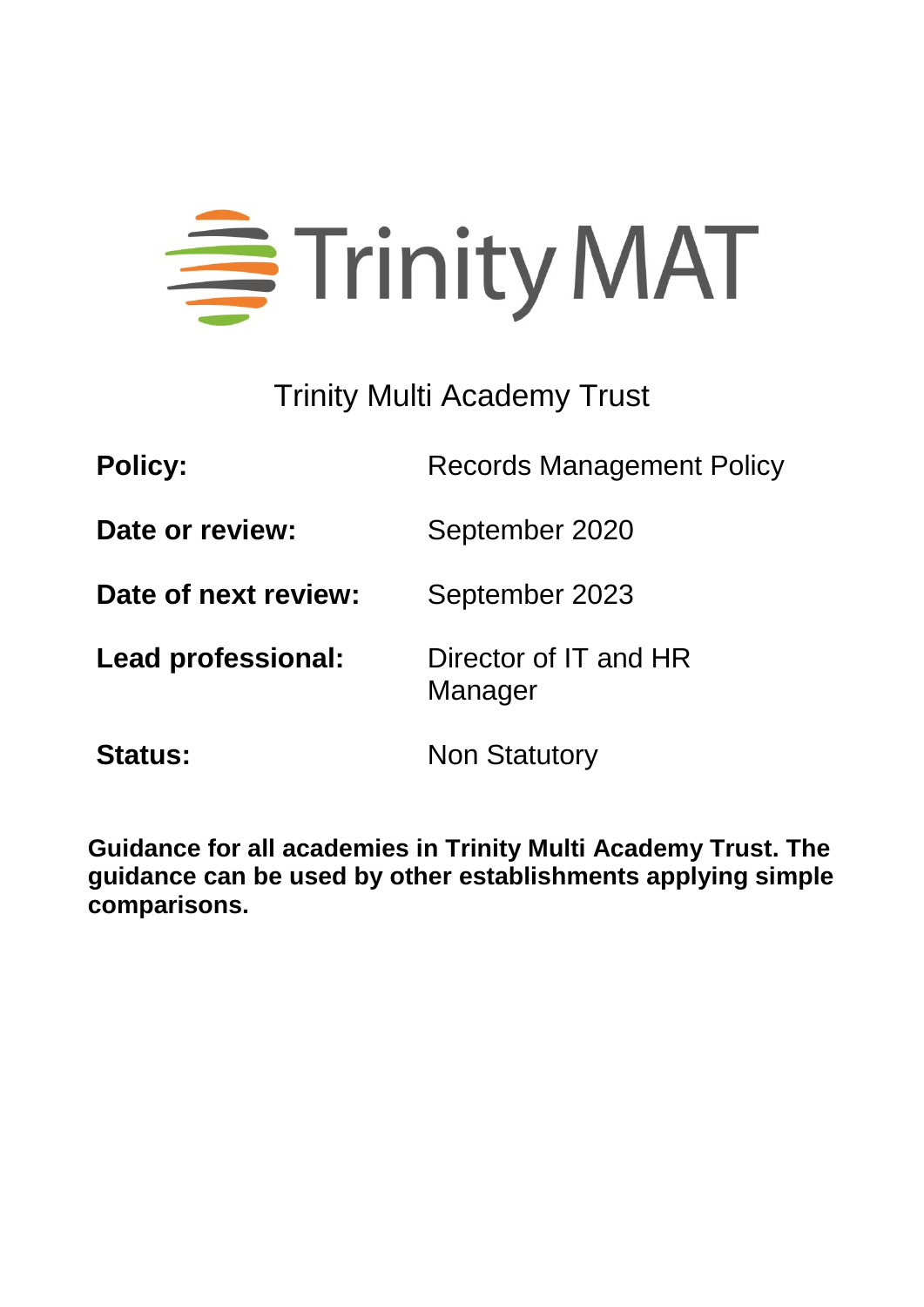# **1. Purpose of policy and guiding principles**

This Records Management policy will support the trust and its academies to efficiently manage their records, regardless of their form or medium. It is essential to support the trust's core functions, to facilitate the overall governance and management, and to ensure we are complying with legal and regulatory obligations, in particular the Freedom of Information Act (FOIA) and the Data Protection Act (DPA).

Records are vital both to the trust's current and future operations and, forming a major part of its corporate memory, must be managed in a systematic way, from creation through to ultimate disposal. The effective and systematic management of public authority records, together with the development of a Records Management Policy, are specific legislative requirements under the FOIA.

The Records Management Policy has been developed in line with the criteria in the Code of Practice issued by the Lord Chancellor in furtherance of Section 46 of the Act.

In addition to meeting legislative and regulatory obligations, this policy, together with the Retention Schedules, will promote consistency of record-keeping across the trust and its academies, eradicating unnecessary and wasteful duplication of records, and enabling the confident disposal of records that are no longer required, or their timely transfer to the archive.

# **2. Scope of the archives policy**

Overall responsibility within the trust for ensuring proper maintenance of records and associated record-keeping systems lies with the HR Manager. In practical terms, this responsibility is devolved to the Administration Manager and individual members of staff. Curriculum Leaders/Line managers should ensure that staff clearly understand their record-keeping responsibilities, and that they adhere to this policy and to the guidance contained within the Retention Schedules.

All staff should recognise that **all** the records they create, receive or maintain as part of trust business are official records. The definition of a record is recorded information, in any form, created or received by the academy or one of its establishments in the transaction of its business, or in the conduct of its affairs, and retained as evidence of such activity. This encompasses all different types of media, from traditional paper-based records through to e-mails, databases, microfilm, video etc.

The policy together with the Retention Schedules provide the framework for the management of records throughout their lifecycle; from creation when they are actively used as current records, through to their ultimate disposal by destruction, or transfer to the archive. Records created by staff in the course of their work are also subject to the specific record-keeping requirements of that work.

#### **3. Records Retention Schedules**

It is important that the retention, disposal or final disposition of records is undertaken in accordance with clear guidelines. These are provided within the Retention Schedules. The schedules apply up to the point in the records' lifecycle at which preservation of records have a legal or administrative value, however, the HR Manager can use their discretion to extend the retention period should they believe it necessary. In accordance with the guidance of the S46 Code, the disposal and destruction of records will ultimately be subject to a documented appraisal procedure, which will promote consistency in identifying which records have been disposed of, and on whose authority.

The Retention Schedules provide information on the agreed timeline for record keeping. The academy or other establishment has procured an external provider to scan and provide electronic copies of records; this service should only be accessed through the Administration Manager. Only records that are to be kept in excess of two years should be transferred to the electronic data archive (unless the record is electronic in its original format, in which case it would just be transferred to the electronic data archive), all other archived material will be kept in official archive boxes in the designated space at the academy.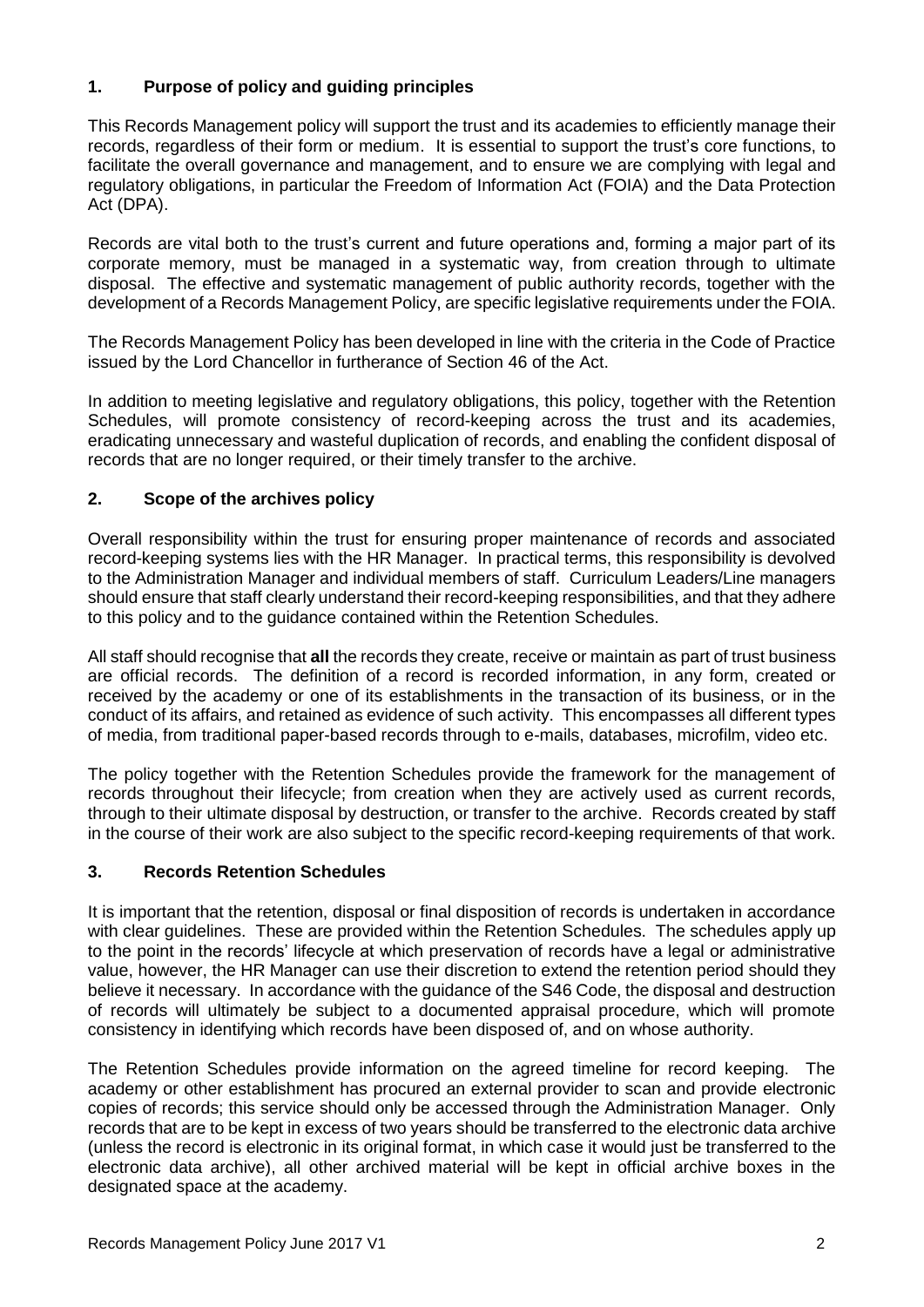All archived material will be recorded on an index to aid the efficient retrieval of information should it be required.

# **4. Links with other policies and legislation**

This policy has been formulated with reference to relevant academy guidelines and policies, and to national legislation and standards, including:

- Data Protection Act 2018
- Freedom of Information Act 2000
- The Trust Data Protection and Freedom of Information policies

Adherence to the Records Management Policy and Retention Schedules will facilitate compliance with other legislation, such as Health and Safety; Employment; or Human Rights provisions; and with areas of regulatory compliance such as teaching quality assessment and Finance.

# **5. Monitoring and Evaluation**

The Administration Manager will monitor the effectiveness of this policy and will review the retention schedule in line with legislation and academy requirements.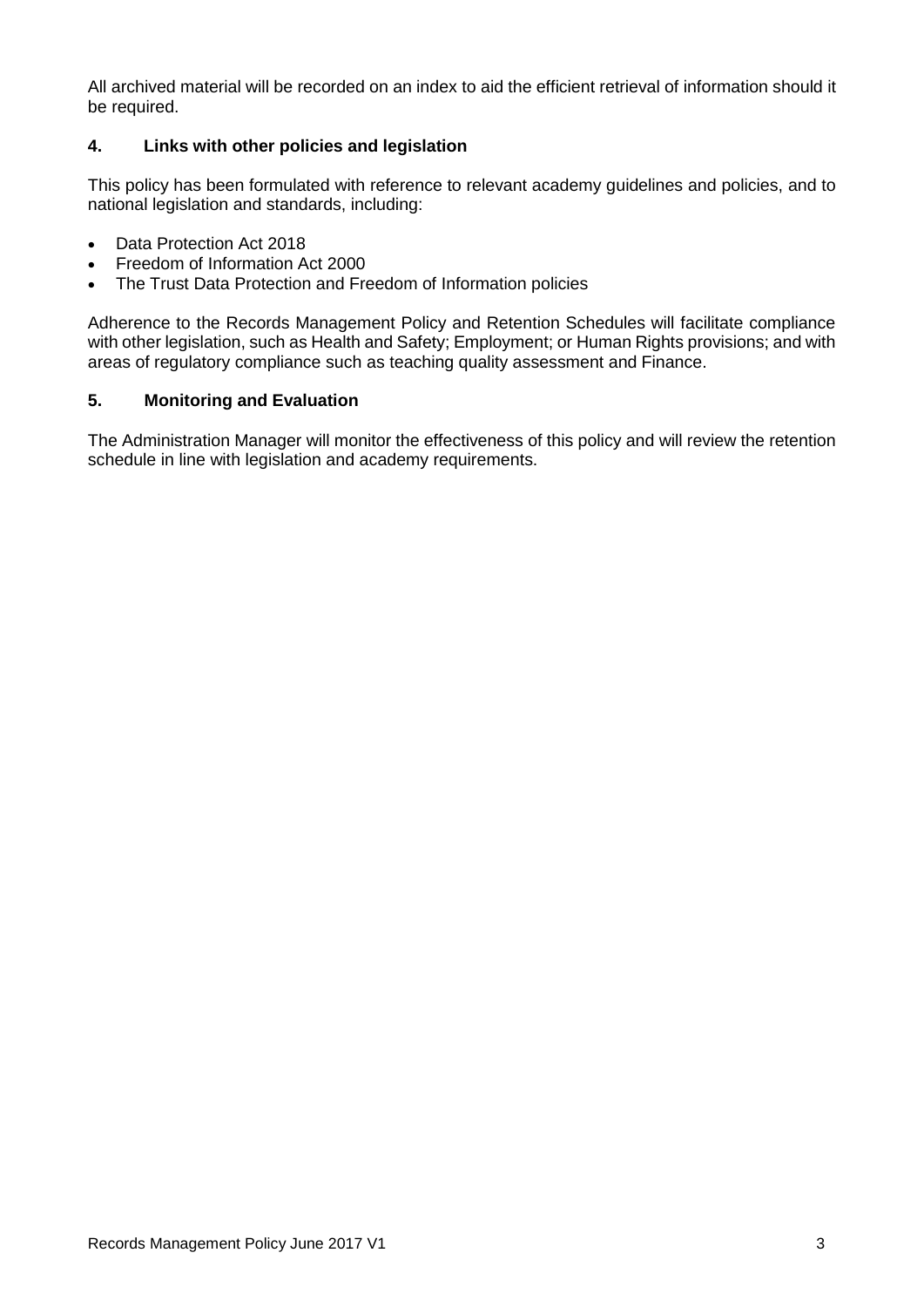# **Annex 1 - Retention Guidelines for Trinity Multi Academy Trust**

This retention schedule contains recommended retention periods for the different record series created and maintained by academies in the course of their business. The schedule refers to all information regardless of the media in which it is stored.

Some of the retention periods are governed by statute, others are guidelines following best practice. Every effort has been made to ensure that these retention periods are compliant with the requirements of the Data Protection Act 2018 and the Freedom of Information Act 2000.

Managing record series using these retention guidelines will be deemed to be "normal processing" under the legislation mentioned above. If record series are to be kept for longer or shorter periods than laid out in this document the reasons for this need to be documented.

Only records that are to be kept in excess of two years should be transferred to the electronic data archive (unless the record is electronic in its original format, in which case it would just be transferred to the electronic data archive), all other archived material will be kept in official archive boxes in the designated space at the academy.

This schedule should be reviewed on a regular basis and used alongside the trust's Records Management Policy.

#### **Annex 2 – Managing the record store**

#### **Records of retained files and documents**

The trust's administration teams will manage the maintenance of the records store and ensure that all information is recorded accurately with a date that they were placed into storage and also a destroy date. Appendix 1 shows the form that staff are asked to complete when they bring items for archiving, the information off this sheet is then used to complete the record store spreadsheet (see appendix 2) and create a label for the archive box.

Appendix 3 includes information about the agreed periods for which coursework and controlled assessments should be retained.

#### **Child Protection Files**

Where student files have Child Protection files included they will be locked within the lockable filing cabinet in the records store. The students main file from the general records store will be combined and placed in the Child Protection cabinet  $-$  a register of these files is also kept within the administration office.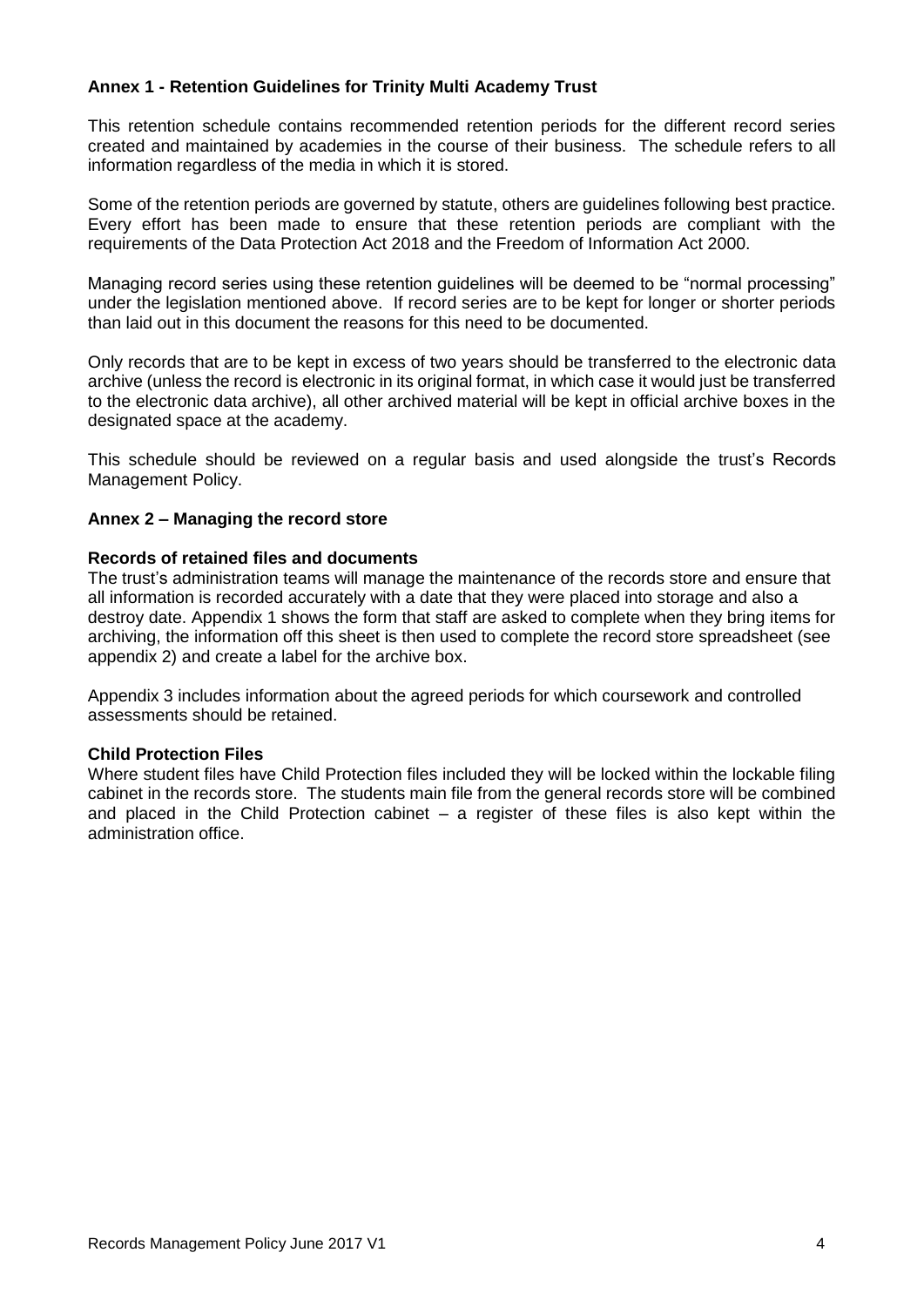Retention Guidelines for Schools for 16 different document categories:

1. Records relating to child protection

|     | <b>Basic File</b><br><b>Description</b>                                                                                           | <b>Data</b><br><b>Issue</b> | <b>Protection Statutory Provisions</b>                                                                                                                                                                                                                    | <b>Retention</b><br><b>Period</b>                                                                                                        | <b>Action at End of</b><br><b>Administrative</b><br><b>Life of Record</b> |
|-----|-----------------------------------------------------------------------------------------------------------------------------------|-----------------------------|-----------------------------------------------------------------------------------------------------------------------------------------------------------------------------------------------------------------------------------------------------------|------------------------------------------------------------------------------------------------------------------------------------------|---------------------------------------------------------------------------|
| 1.1 | Child protection<br>files                                                                                                         | Yes                         | Education Act 2002, s175,<br>related guidance<br>"Safeguarding Children in<br>Education", September<br>2004                                                                                                                                               | Date of birth $+$<br>25 years                                                                                                            | Secure<br>disposal                                                        |
| 1.2 | Allegation of<br>child protection<br>nature against<br>a member of<br>staff, including<br>where the<br>allegation is<br>unfounded | Yes                         | <b>Employment Practices</b><br>Code: Supplementary<br>Guidance 2.13.1 (Records<br>of Disciplinary and<br>Grievance). Education Act<br>2002 Guidance "Dealing<br>with Allegations of Abuse<br>against Teachers and<br><b>Other Staff" November</b><br>2005 | Until the<br>person's<br>normal<br>retirement age,<br>or 10 years<br>from the date<br>of the<br>allegation<br>whichever is<br>the longer | Secure<br>disposal                                                        |

# 2. Records relating to governors

|                  | <b>Basic File</b><br><b>Description</b> | <b>Data</b><br><b>Protection</b><br><b>Issue</b> | <b>Statutory</b><br><b>Provisions</b> | <b>Retention</b><br><b>Period</b> | <b>Action at End of</b><br><b>Administrative Life of</b><br><b>Record</b>                                       |
|------------------|-----------------------------------------|--------------------------------------------------|---------------------------------------|-----------------------------------|-----------------------------------------------------------------------------------------------------------------|
| 2.1              | Minutes -                               |                                                  |                                       |                                   |                                                                                                                 |
| 2.1a             | Principal set<br>(signed)               | <b>No</b>                                        |                                       | Permanent                         | Must be available in<br>school for 6 years<br>from the meeting. Can<br>then be<br>archived/stored<br>elsewhere. |
| 2.1 <sub>b</sub> | Inspection<br>copies                    | <b>No</b>                                        |                                       | Date of<br>meeting $+3$<br>years  | Secure disposal                                                                                                 |
| 2.2              | Agendas                                 | <b>No</b>                                        |                                       | Date of<br>meeting                | Secure disposal                                                                                                 |
| 2.3              | Reports                                 | <b>No</b>                                        |                                       | Date of<br>$report + 6$<br>years  | Retain in school for 6<br>years from report<br>date. Can consider<br>archiving/storing<br>anything important.   |
| 2.4              | Annual parents'<br>meeting papers       | <b>No</b>                                        |                                       | Date of<br>meeting $+6$<br>years  | Retain in school for 6<br>years from meeting<br>date. Can consider<br>archiving/storing<br>anything important.  |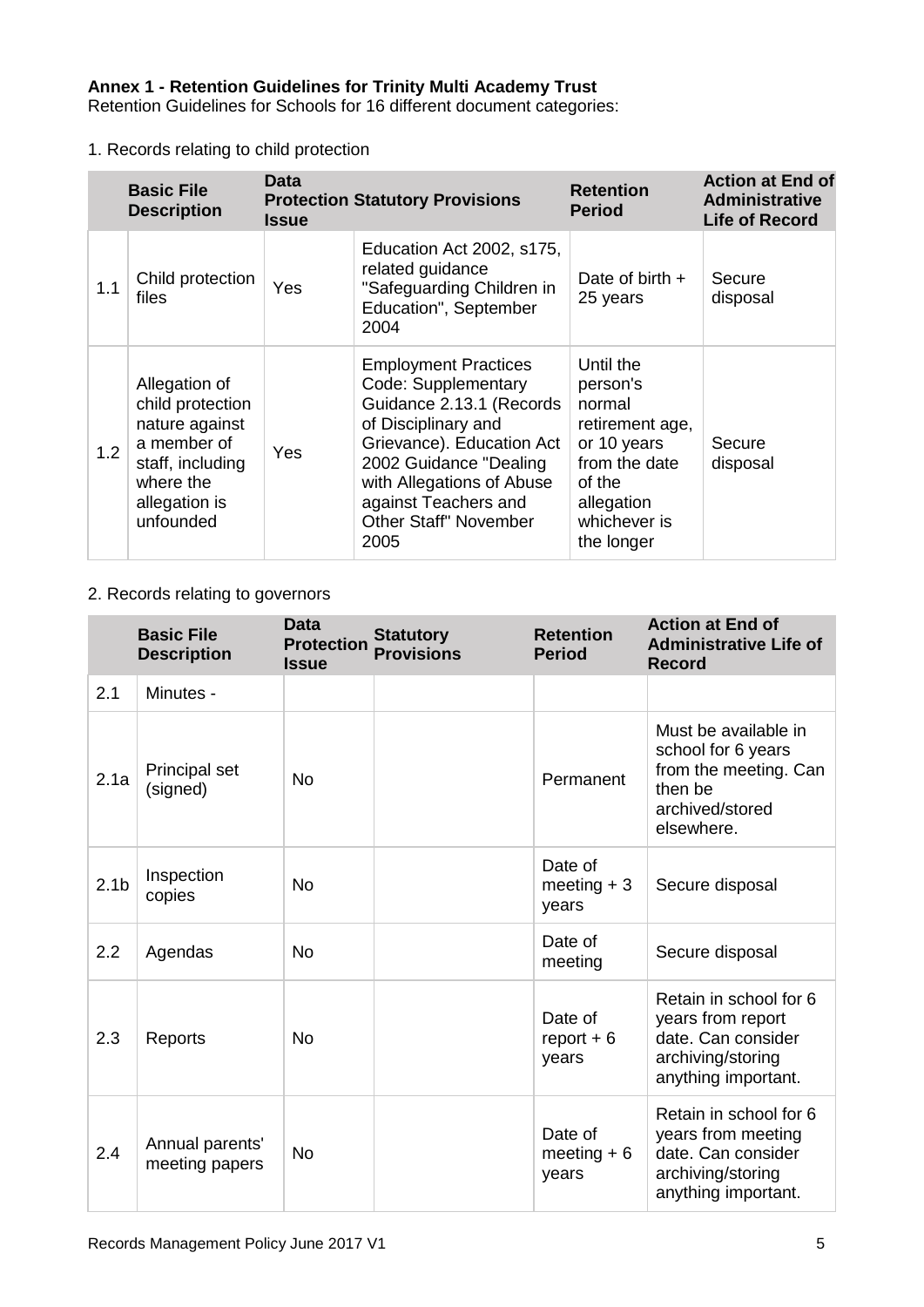|      | <b>Basic File</b><br><b>Description</b>                                                              | <b>Data</b><br><b>Protection</b><br><b>Issue</b> | <b>Statutory</b><br><b>Provisions</b>                                                                                  | <b>Retention</b><br><b>Period</b>                  | <b>Action at End of</b><br><b>Administrative Life of</b><br><b>Record</b>                                                                  |
|------|------------------------------------------------------------------------------------------------------|--------------------------------------------------|------------------------------------------------------------------------------------------------------------------------|----------------------------------------------------|--------------------------------------------------------------------------------------------------------------------------------------------|
| 2.5  | Instruments of<br>Government                                                                         | <b>No</b>                                        |                                                                                                                        | Permanent                                          | Retain in school whilst<br>school open. Can then<br>be archived/stored<br>elsewhere.                                                       |
| 2.6  | <b>Trusts and</b><br>Endowments                                                                      | <b>No</b>                                        |                                                                                                                        | Permanent                                          | Retain in school whilst<br>operationally required.<br>Can then be<br>archived/stored<br>elsewhere.                                         |
| 2.7  | Action plans                                                                                         | <b>No</b>                                        |                                                                                                                        | Date of<br>action plan +<br>3 years                | Secure disposal                                                                                                                            |
| 2.8  | Policy<br>documents                                                                                  | <b>No</b>                                        |                                                                                                                        | Expiry of<br>policy                                | Retain in school whilst<br>policy operational (this<br>includes if the expired<br>policy is part of a past<br>decision making<br>process). |
| 2.9  | <b>Complaints files</b>                                                                              | Yes                                              |                                                                                                                        | Date of<br>resolution of<br>complaint +<br>6 years | Review for further<br>retention in the case<br>of contentious<br>disputes. Secure<br>disposal.                                             |
| 2.10 | Annual reports<br>required by Dept<br>of Education                                                   | No                                               | Education<br>(Governors'<br>Annual Reports)<br>(England)<br>(Amendment)<br><b>Regulations</b><br>2002.SI2002<br>No1171 | Date of<br>$report + 10$<br>years                  | Secure disposal                                                                                                                            |
| 2.11 | Proposals for<br>schools to<br>become or be<br>established as<br><b>Specialist Status</b><br>schools | <b>No</b>                                        |                                                                                                                        | Current year<br>+ 3 years                          | Secure disposal                                                                                                                            |

# 3. Records relating to school management

|     | <b>Basic File Description</b>                | Data<br><b>Protection</b><br><b>Issue</b> | <b>Statutory</b><br><b>Provisions</b> |                                          | <b>Action at End of</b><br><b>Retention Period Administrative Life</b><br>of Record |
|-----|----------------------------------------------|-------------------------------------------|---------------------------------------|------------------------------------------|-------------------------------------------------------------------------------------|
| 3.1 | Log books                                    | Yes                                       |                                       | Date of last entry<br>in book $+6$ years | Secure disposal                                                                     |
| 3.2 | Minutes of the senior<br>management team and | Yes                                       |                                       | Date of meeting<br>$+5$ years            | Retain in school for<br>5 years from                                                |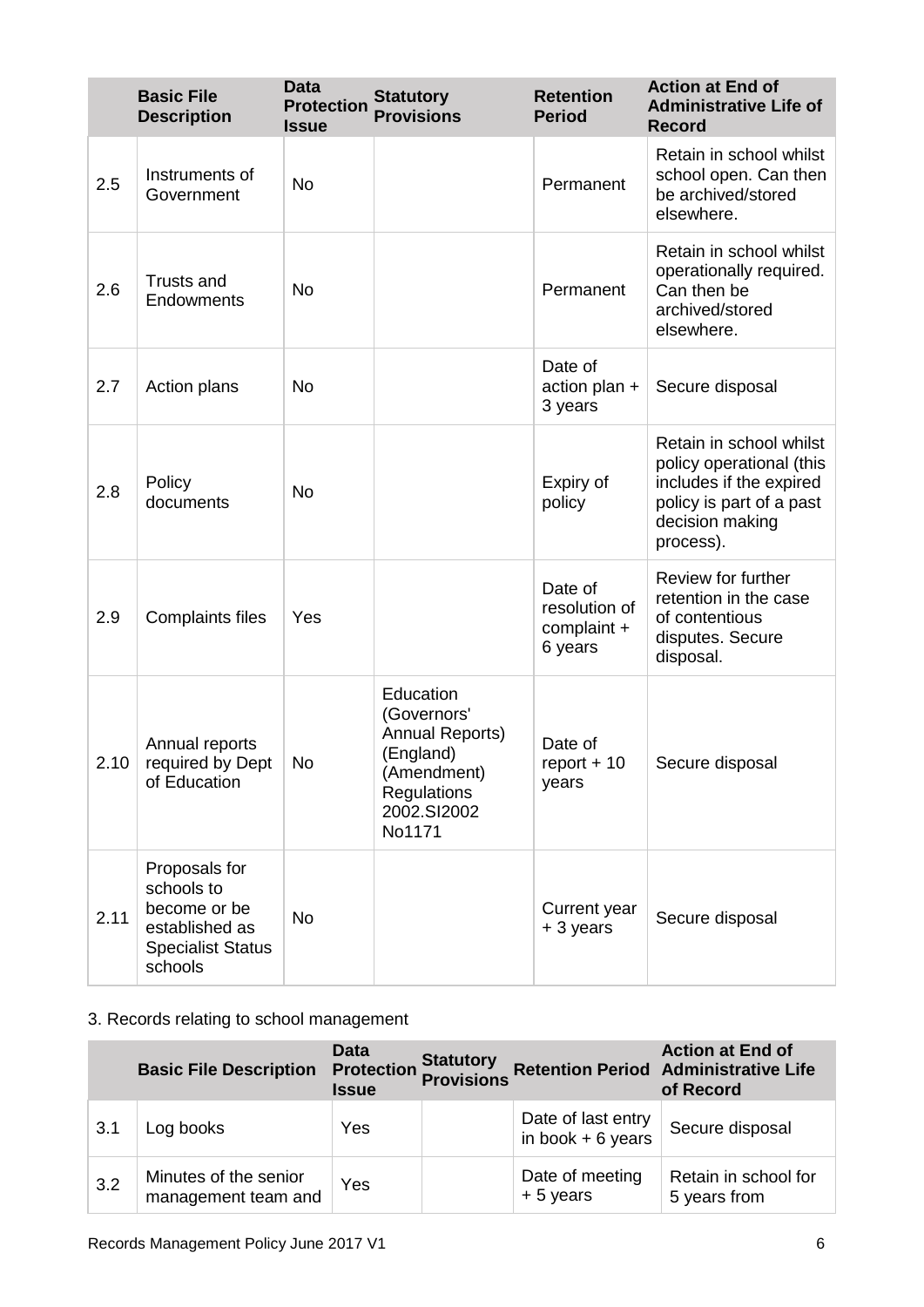|      | <b>Basic File Description</b>                                                                                                                                  | <b>Data</b><br><b>Protection</b><br><b>Issue</b> | <b>Statutory</b><br><b>Provisions</b> |                                             | <b>Action at End of</b><br><b>Retention Period Administrative Life</b><br>of Record                           |
|------|----------------------------------------------------------------------------------------------------------------------------------------------------------------|--------------------------------------------------|---------------------------------------|---------------------------------------------|---------------------------------------------------------------------------------------------------------------|
|      | other internal<br>administrative bodies                                                                                                                        |                                                  |                                       |                                             | meeting date. Can<br>consider<br>archiving/storing<br>anything important.                                     |
| 3.3  | Reports made by the<br>head teacher or<br>management team                                                                                                      | Yes                                              |                                       | Date of report +<br>3 years                 | Retain in school for<br>3 years from report<br>date. Can consider<br>archiving/storing<br>anything important. |
| 3.4  | Records created by<br>head teachers, deputy<br>head teachers, heads<br>of year and other<br>members of staff with<br>administrative<br>responsibilities        | Yes                                              |                                       | Closure of file +<br>6 years                | Secure disposal                                                                                               |
| 3.5  | Correspondence<br>created by head<br>teachers, deputy head<br>teachers, heads of year<br>and other members of<br>staff with administrative<br>responsibilities | No/Yes                                           |                                       | Date of<br>correspondence<br>+ 3 years      | Secure disposal                                                                                               |
| 3.6  | Professional<br>development plans                                                                                                                              | Yes                                              |                                       | Closure $+6$<br>years                       | Secure disposal                                                                                               |
| 3.7  | School development<br>plans                                                                                                                                    | <b>No</b>                                        |                                       | Closure $+6$<br>years                       | Review for further<br>retention. Secure<br>disposal.                                                          |
| 3.8  | Admissions - if the<br>admission is successful                                                                                                                 | Yes                                              |                                       | Admission + 1<br>year                       | Secure disposal                                                                                               |
| 3.9  | Admissions - if the<br>appeal is unsuccessful                                                                                                                  | Yes                                              |                                       | Resolution of<br>$case + 1$ year            | Secure disposal                                                                                               |
| 3.10 | Admissions -<br>secondary schools -<br>casual                                                                                                                  | Yes                                              |                                       | Current year + 1<br>year                    | Secure disposal                                                                                               |
| 3.11 | Proof of address<br>supplied by parents as<br>part of the admissions<br>process                                                                                | Yes                                              |                                       | As the<br>corresponding<br>admission record | Secure disposal                                                                                               |
| 3.12 | Supplementary<br>information form<br>including additional<br>information such as<br>religion, medical<br>conditions supplied as                                | Yes                                              |                                       | As the<br>corresponding<br>admission record | Secure disposal                                                                                               |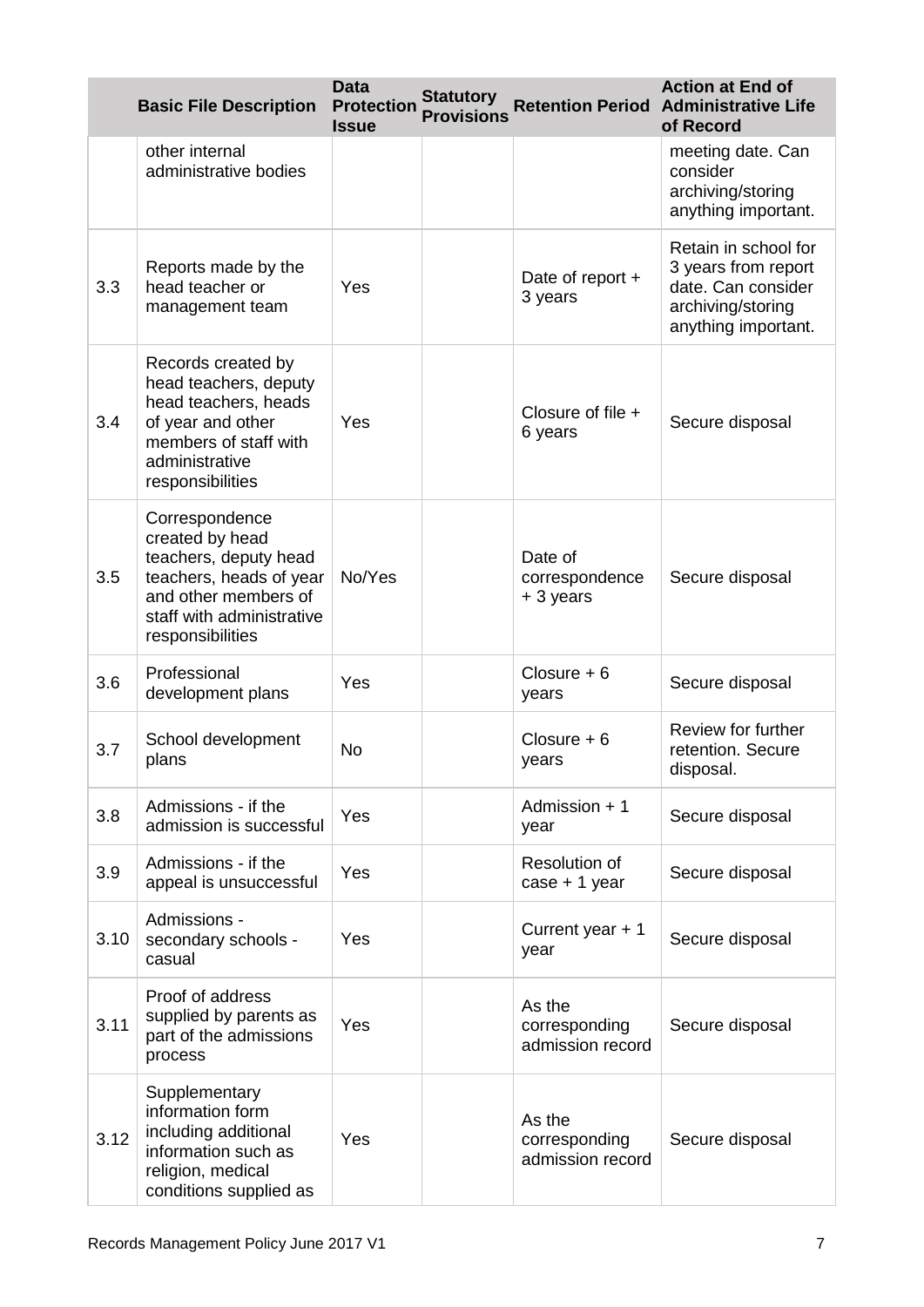| <b>Basic File Description</b>     | Data<br>Protection Provisions<br><b>Issue</b> | <b>Statutory</b> | <b>Action at End of</b><br><b>Retention Period Administrative Life</b><br>of Record |
|-----------------------------------|-----------------------------------------------|------------------|-------------------------------------------------------------------------------------|
| part of the admissions<br>process |                                               |                  |                                                                                     |

# 4. Records relating to pupils

|                  | <b>Basic File</b><br><b>Description</b> | <b>Data</b><br><b>Protection</b><br><b>Issue</b> | <b>Statutory</b><br><b>Provisions</b> | <b>Retention</b><br><b>Period</b>                                                   | <b>Action at End of</b><br><b>Administrative Life of</b><br><b>Record</b>                                                                                                                |
|------------------|-----------------------------------------|--------------------------------------------------|---------------------------------------|-------------------------------------------------------------------------------------|------------------------------------------------------------------------------------------------------------------------------------------------------------------------------------------|
| 4.1              | <b>Admission registers</b>              | Yes                                              |                                       | $Entry + 7$<br>years                                                                | Retain in school for 7<br>years from entry.<br>Can consider<br>archiving these<br>records if have the<br>facility.                                                                       |
| 4.2              | Attendance registers                    | Yes                                              |                                       | Date of<br>register $+3$<br>years                                                   | Secure disposal                                                                                                                                                                          |
| 4.3              | Pupil files retained in<br>schools      | Yes                                              |                                       |                                                                                     |                                                                                                                                                                                          |
| 4.3a             | Primary                                 | Yes                                              |                                       | Retain for<br>time which<br>the pupil<br>remains at the<br>primary<br>school        | Transfer to the<br>secondary school (or<br>other primary school)<br>when the child<br>leaves the school.                                                                                 |
| 4.3 <sub>b</sub> | Secondary                               | Yes                                              | <b>Limitation Act</b><br>1980         | Date of birth +<br>25 years                                                         | Transfer to another<br>secondary school if<br>required. In the case<br>of exclusion it may<br>be appropriate to<br>transfer the record to<br>the Pupil Referral<br>Unit. Secure disposal |
| 4.4              | <b>Pupil files</b>                      | Yes                                              |                                       |                                                                                     |                                                                                                                                                                                          |
| 4.4a             | Primary                                 | Yes                                              |                                       | <b>Retain for</b><br>time which<br>the pupil<br>remains at the<br>primary<br>school | Transfer to the<br>secondary school (or<br>other primary school)<br>when the child<br>leaves the school.                                                                                 |
| 4.4b             | Secondary                               | Yes                                              | <b>Limitation Act</b><br>1980         | Date of birth $+$<br>25 years                                                       | Transfer to another<br>secondary school if<br>required. In the case<br>of exclusion it may<br>be appropriate to<br>transfer the record to                                                |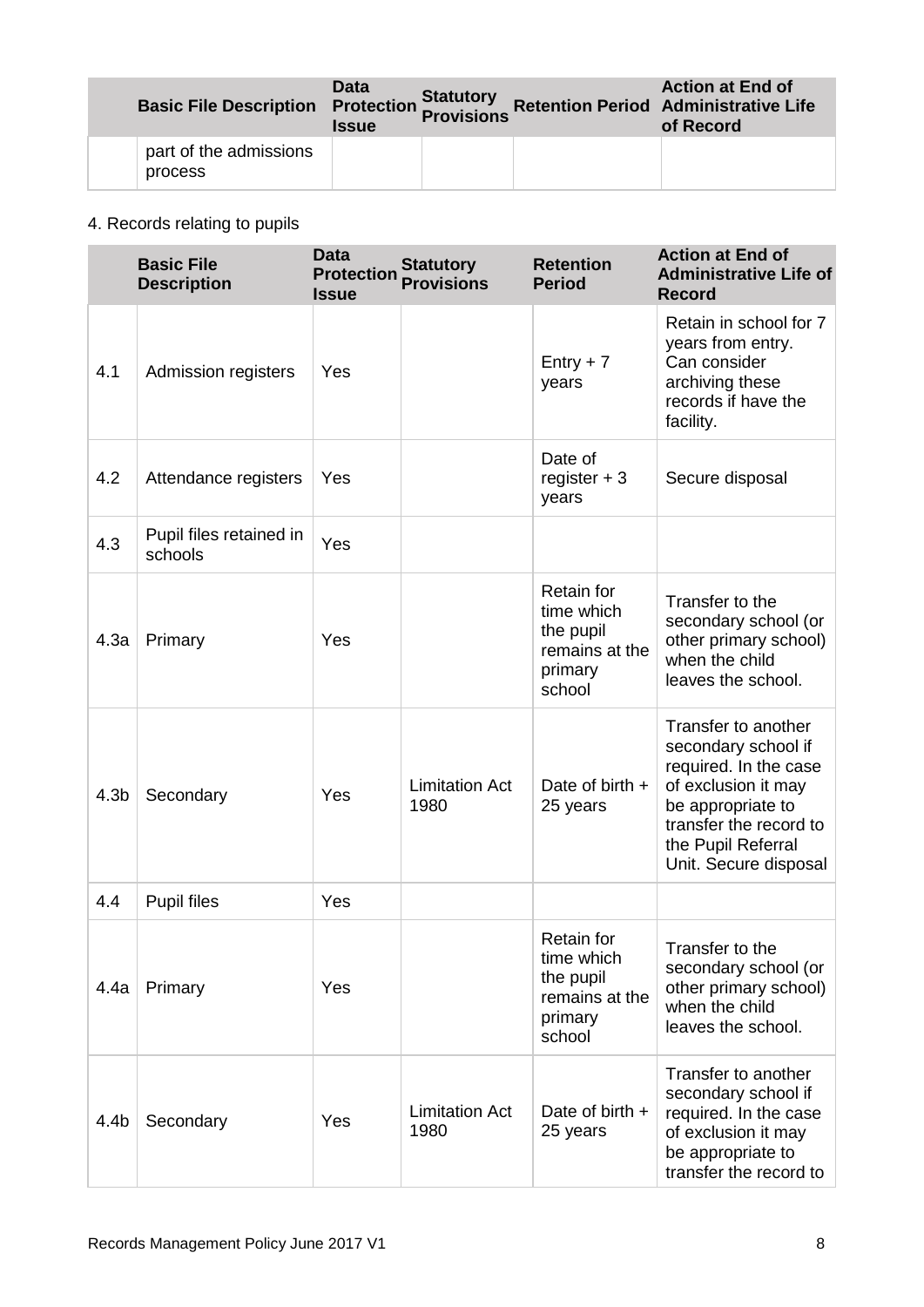|      | <b>Basic File</b><br><b>Description</b>                                                 | <b>Data</b><br><b>Protection</b><br><b>Issue</b> | <b>Statutory</b><br><b>Provisions</b>                                              | <b>Retention</b><br><b>Period</b>   | <b>Action at End of</b><br><b>Administrative Life of</b><br><b>Record</b>                         |
|------|-----------------------------------------------------------------------------------------|--------------------------------------------------|------------------------------------------------------------------------------------|-------------------------------------|---------------------------------------------------------------------------------------------------|
|      |                                                                                         |                                                  |                                                                                    |                                     | the Pupil Referral<br>Unit. Secure disposal                                                       |
| 4.5  | <b>Special Educational</b><br>Needs files, reviews<br>and individual<br>education plans | Yes                                              |                                                                                    | Date of birth $+$<br>25 years       | Secure disposal                                                                                   |
| 4.6  | Correspondence<br>relating to<br>authorised absence<br>and issues                       | Yes                                              |                                                                                    | Date of<br>absence $+2$<br>years    | Secure disposal                                                                                   |
| 4.7  | <b>Examination results</b>                                                              |                                                  |                                                                                    |                                     |                                                                                                   |
| 4.7a | Public                                                                                  | <b>No</b>                                        |                                                                                    | Year of<br>examination +<br>6 years | Secure disposal                                                                                   |
| 4.7b | Internal examination<br>results                                                         | Yes                                              |                                                                                    | <b>Current year</b><br>+ 5 years    | Secure disposal                                                                                   |
| 4.8  | Any other records<br>created in the<br>course of contact<br>with pupils                 | Yes/No                                           |                                                                                    | Current year<br>+ 3 years           | Review at the end of<br>3 years and retain<br>with pupil file if<br>necessary. Secure<br>disposal |
| 4.9  | <b>Statement</b><br>maintained under<br>the Education Act<br>1996 Section 324           | Yes                                              | Special<br>Educational<br>Needs and<br><b>Disability Act</b><br>2001 Section 1     | Date of birth $+$<br>30 years       | Secure disposal<br>unless legal action is<br>pending                                              |
| 4.10 | Proposed statement<br>or amended<br>statement                                           | Yes                                              | Special<br>Educational<br>Needs and<br><b>Disability Act</b><br>2001 Section 1     | Date of birth $+$<br>30 years       | Secure disposal<br>unless legal action is<br>pending                                              |
| 4.11 | Advice and<br>information to<br>parents regarding<br>educational needs                  | Yes                                              | Special<br>Educational<br>Needs and<br><b>Disability Act</b><br>2001 Section 2     | $Closure + 12$<br>years             | Secure disposal<br>unless legal action is<br>pending                                              |
| 4.12 | Accessibility strategy                                                                  | Yes                                              | Special<br>Educational<br>Needs and<br><b>Disability Act</b><br>2001 Section<br>14 | Closure + 12<br>years               | Secure disposal<br>unless legal action is<br>pending                                              |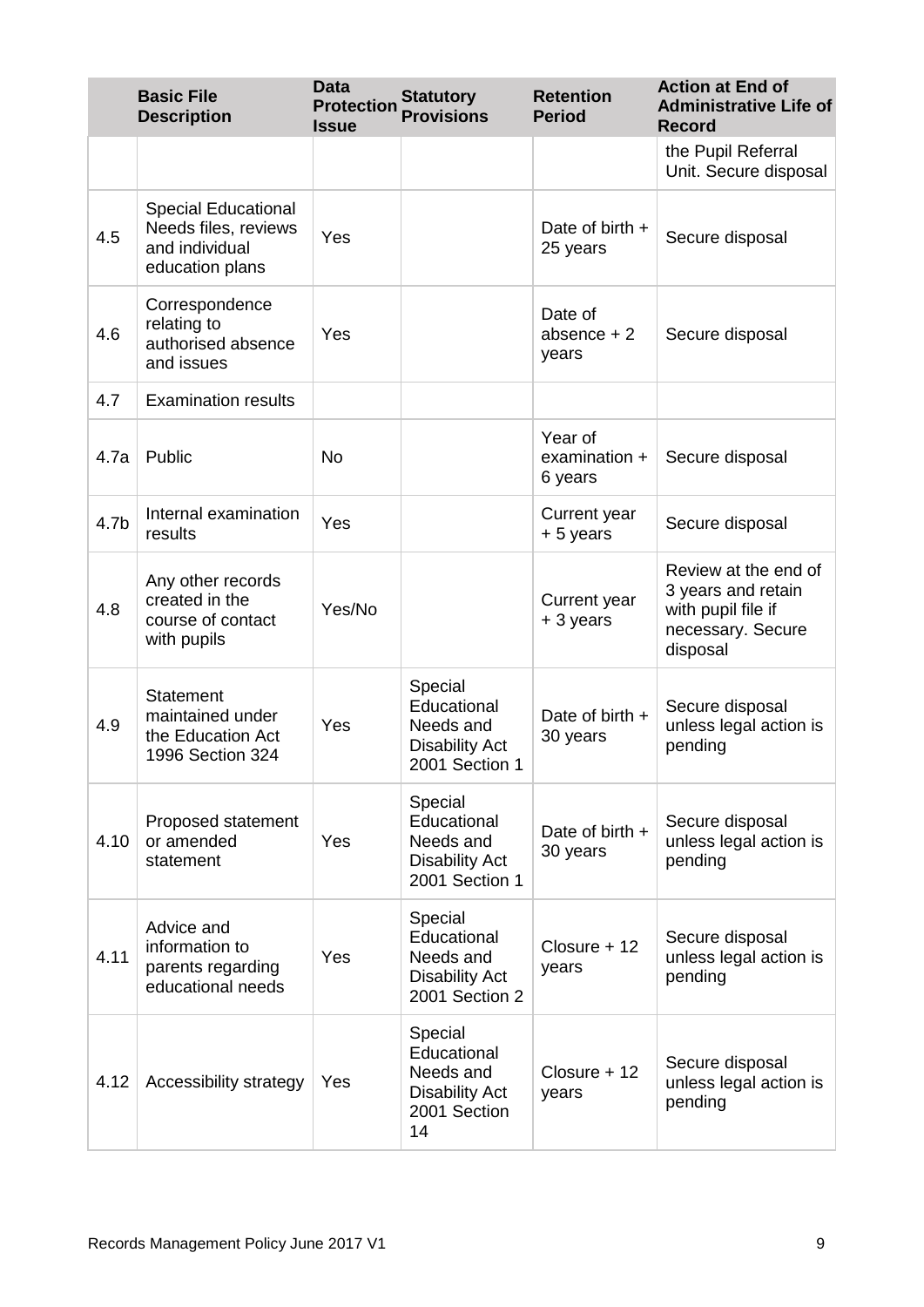|      | <b>Basic File</b><br><b>Description</b>                                                                                              | <b>Data</b><br><b>Protection</b><br><b>Issue</b> | <b>Statutory</b><br><b>Provisions</b>                                                                                   | <b>Retention</b><br><b>Period</b>                                        | <b>Action at End of</b><br><b>Administrative Life of</b><br><b>Record</b>                                                                                                                                                               |
|------|--------------------------------------------------------------------------------------------------------------------------------------|--------------------------------------------------|-------------------------------------------------------------------------------------------------------------------------|--------------------------------------------------------------------------|-----------------------------------------------------------------------------------------------------------------------------------------------------------------------------------------------------------------------------------------|
| 4.13 | Parental permission<br>slips for school trips,<br>where there has<br>been no major<br>incident                                       | Yes                                              |                                                                                                                         | Conclusion of<br>the trip                                                | Secure disposal<br>unless legal action is<br>pending                                                                                                                                                                                    |
| 4.14 | Parental permission<br>slips for school trips,<br>where there has<br>been a major<br>incident                                        | Yes                                              | <b>Limitation Act</b><br>1980                                                                                           | Date of birth<br>of pupil<br>involved in<br>the incident $+$<br>25 years | Secure disposal.<br>Permission slips for<br>all pupils on trip need<br>to be retained for<br>period to show that<br>the rules had been<br>followed for all<br>pupils.                                                                   |
| 4.15 | Records created by<br>schools to obtain<br>approval to run an<br>educational visit<br>outside the<br>classroom, primary<br>schools   | <b>No</b>                                        | 3 part<br>supplement of<br>the Health &<br>Safety of<br>Pupils on<br>Educational<br><b>Visits</b><br>(HASPEV)<br>(1998) | Date of visit +<br>14 years                                              | Secure disposal                                                                                                                                                                                                                         |
| 4.16 | Records created by<br>schools to obtain<br>approval to run an<br>educational visit<br>outside the<br>classroom,<br>secondary schools | <b>No</b>                                        | 3 part<br>supplement of<br>the Health &<br>Safety of<br>Pupils on<br>Educational<br><b>Visits</b><br>(HASPEV)<br>(1998) | Date of visit +<br>10 years                                              | Secure disposal                                                                                                                                                                                                                         |
| 4.17 | <b>Walking bus</b><br>registers                                                                                                      | Yes                                              |                                                                                                                         | Date of<br>register $+3$<br>years                                        | This takes into<br>account that if an<br>incident requiring an<br>accident report, the<br>register will be<br>submitted with the<br>accident report and<br>kept for the retention<br>time for accident<br>reporting. Secure<br>disposal |

5. Records relating to child Curriculum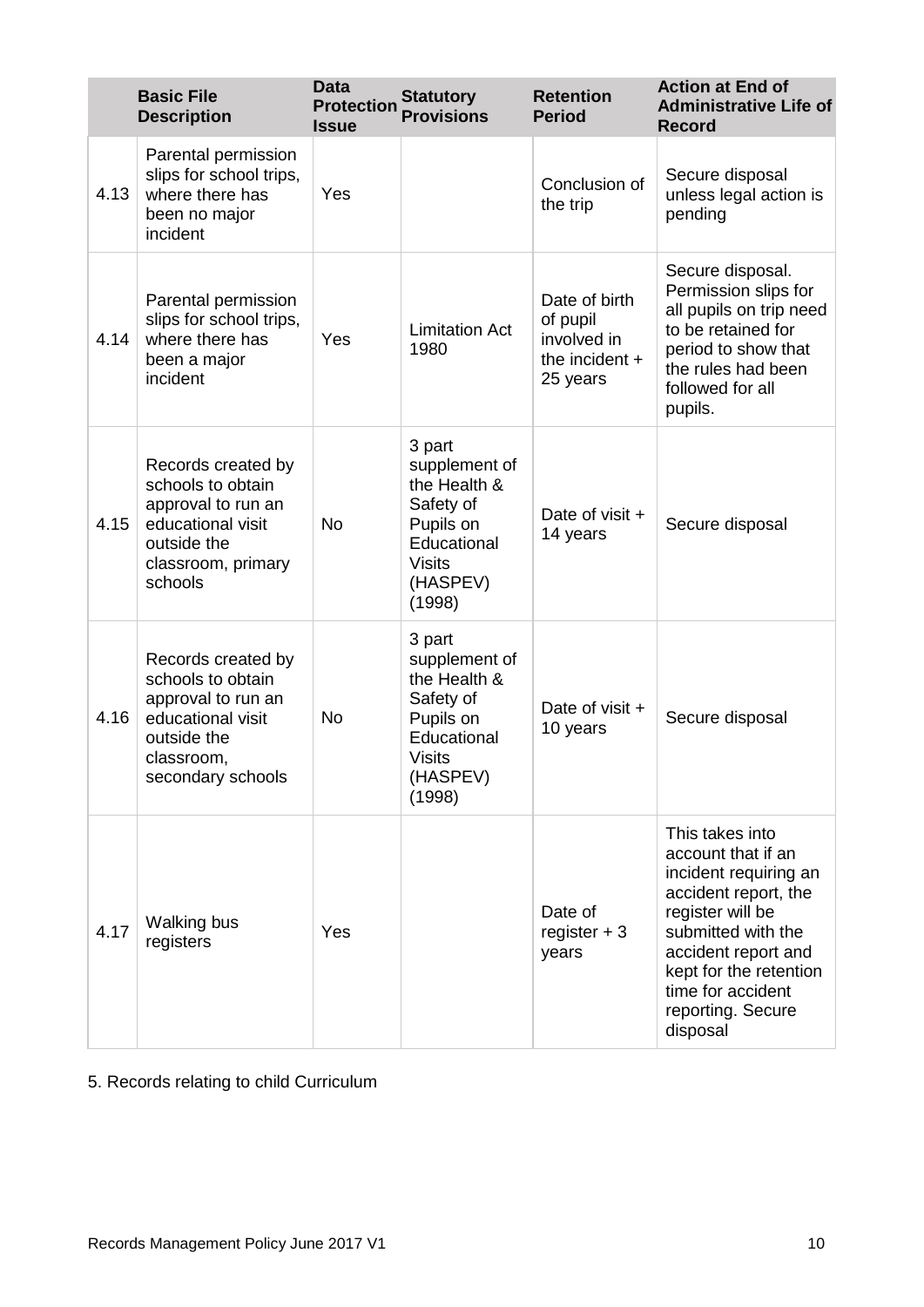|      | <b>Basic File</b><br><b>Description</b>               | <b>Data</b><br><b>Protection</b><br><b>Issue</b> | <b>Statutory</b><br><b>Provisions</b> | <b>Retention</b><br><b>Period</b> | <b>Action at End of</b><br><b>Administrative Life of Record</b>                                                                     |
|------|-------------------------------------------------------|--------------------------------------------------|---------------------------------------|-----------------------------------|-------------------------------------------------------------------------------------------------------------------------------------|
| 5.1  | School<br>development plan                            | <b>No</b>                                        |                                       | Current<br>year $+6$<br>years     | Secure disposal                                                                                                                     |
| 5.2  | Curriculum<br>returns                                 | <b>No</b>                                        |                                       | Current<br>$year + 3$<br>years    | Secure disposal                                                                                                                     |
| 5.3  | Schemes of work                                       | <b>No</b>                                        |                                       | Current<br>year $+1$<br>year      | It may be appropriate to<br>review these records at end of<br>each year and allocate a new<br>retention period. Secure<br>disposal. |
| 5.4  | Timetable                                             | <b>No</b>                                        |                                       | Current<br>year $+1$<br>year      | It may be appropriate to<br>review these records at end of<br>each year and allocate a new<br>retention period. Secure<br>disposal. |
| 5.5  | Class record<br>books                                 | Yes/No                                           |                                       | Current<br>year $+1$<br>year      | It may be appropriate to<br>review these records at end of<br>each year and allocate a new<br>retention period. Secure<br>disposal. |
| 5.6  | Mark books                                            | Yes/No                                           |                                       | Current<br>year $+1$<br>year      | It may be appropriate to<br>review these records at end of<br>each year and allocate a new<br>retention period. Secure<br>disposal. |
| 5.7  | Record of<br>homework set                             | <b>No</b>                                        |                                       | Current<br>year $+1$<br>year      | It may be appropriate to<br>review these records at end of<br>each year and allocate a new<br>retention period. Secure<br>disposal. |
| 5.8  | Pupils' work                                          | Yes                                              |                                       | Current<br>$year + 1$<br>year     | It may be appropriate to<br>review these records at end of<br>each year and allocate a new<br>retention period. Secure<br>disposal. |
| 5.9  | Examination<br>results                                | Yes                                              |                                       | Current<br>year $+6$<br>years     | Secure disposal                                                                                                                     |
| 5.10 | SATs records,<br>examination<br>papers and<br>results | Yes                                              |                                       | Current<br>year $+6$<br>years     | Secure disposal                                                                                                                     |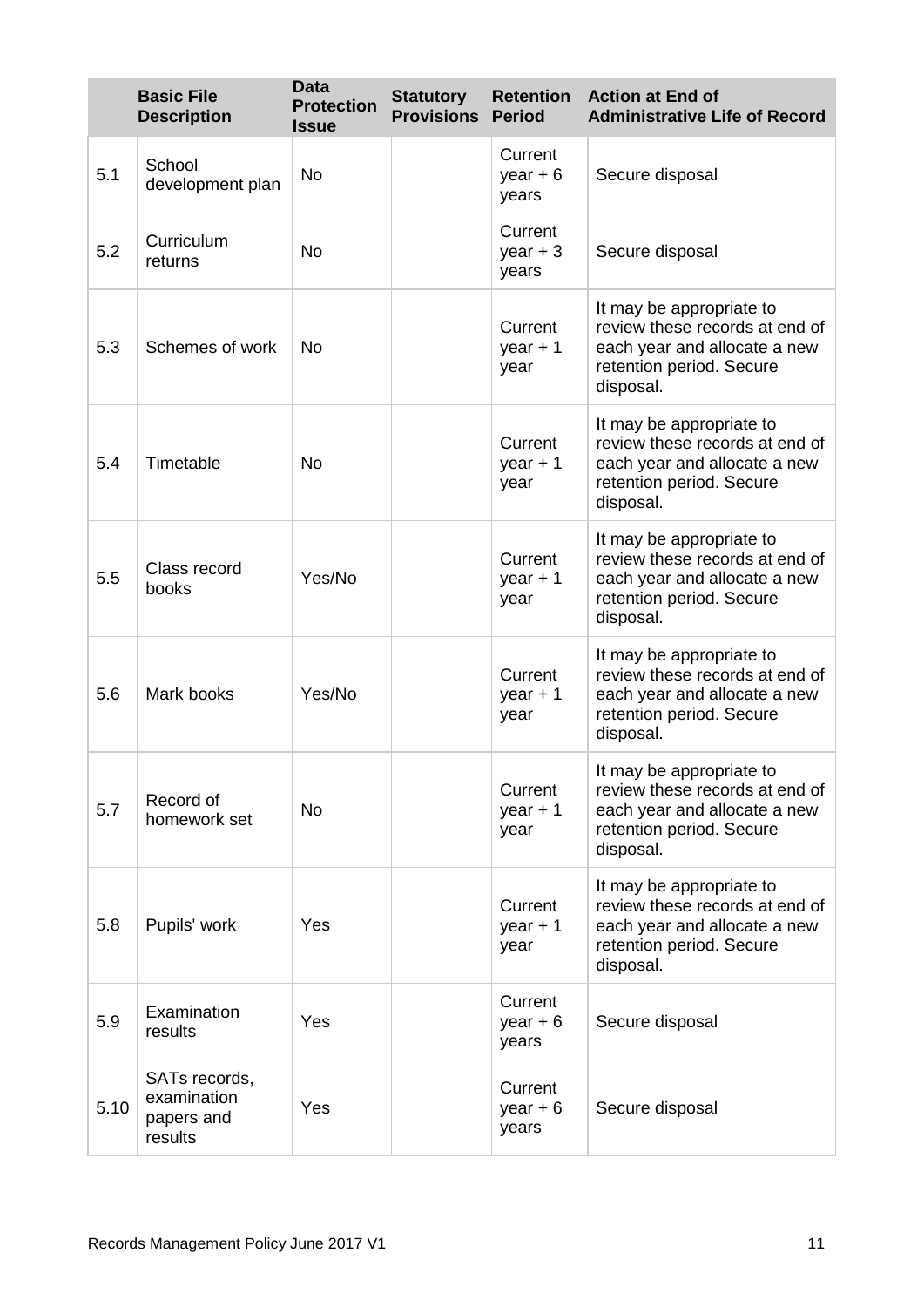|      | <b>Basic File</b><br><b>Description</b> | <b>Data</b><br><b>Protection</b><br><b>Issue</b> | <b>Statutory</b><br><b>Provisions Period</b> | <b>Retention</b>               | <b>Action at End of</b><br><b>Administrative Life of Record</b> |
|------|-----------------------------------------|--------------------------------------------------|----------------------------------------------|--------------------------------|-----------------------------------------------------------------|
| 5.11 | <b>PAN</b> reports                      | Yes                                              |                                              | Current<br>$year + 6$<br>years | Secure disposal                                                 |
| 5.12 | Value added and<br>contextual data      | Yes                                              |                                              | Current<br>$year + 6$<br>years | Secure disposal                                                 |
| 5.13 | Self evaluation<br>forms                | Yes                                              |                                              | Current<br>$year + 6$<br>years | Secure disposal                                                 |

# 6. Records relating to personnel records

|                  | <b>Basic File</b><br><b>Description</b>                               | <b>Data</b><br><b>Protection</b><br><b>Issue</b> | <b>Statutory</b><br><b>Provisions</b>                                    | <b>Retention Period</b>                                                                                | <b>Action at End of</b><br><b>Administrative</b><br><b>Life of Record</b> |
|------------------|-----------------------------------------------------------------------|--------------------------------------------------|--------------------------------------------------------------------------|--------------------------------------------------------------------------------------------------------|---------------------------------------------------------------------------|
| 6.1              | Timesheets, sick<br>pay                                               | Yes                                              | Financial<br>Regulations                                                 | Current year $+6$<br>years                                                                             | Secure disposal                                                           |
| 6.2              | Staff personnel<br>files                                              | Yes                                              |                                                                          | Termination + 25<br>years                                                                              | Secure disposal                                                           |
| 6.3              | Interview notes<br>and recruitment<br>records                         | Yes                                              |                                                                          | Date of interview<br>notes + 6 months if<br>unsuccessful. If<br>successful place in<br>personnel file. | Secure disposal                                                           |
| 6.4              | Pre-employment<br>vetting<br>information<br>(including CRB<br>checks) | Yes                                              | <b>CRB</b> guidelines                                                    | Date of check $+6$<br>months                                                                           | Secure disposal                                                           |
| 6.5              | Disciplinary<br>proceedings                                           | Yes                                              | Where the<br>warning relates<br>to child<br>protection issues<br>see 1.2 |                                                                                                        |                                                                           |
| 6.5a             | Oral warning                                                          | Yes                                              |                                                                          | Date of warning $+ 6$<br>months                                                                        | Secure disposal                                                           |
| 6.5 <sub>b</sub> | Written warning -<br>level one                                        | Yes                                              |                                                                          | Date of warning $+ 6$<br>months                                                                        | Secure disposal                                                           |
| 6.5c             | Written warning -<br>level one                                        | Yes                                              |                                                                          | Date of warning +<br>12 months                                                                         | Secure disposal                                                           |
| 6.5d             | Final warning                                                         | Yes                                              |                                                                          | Date of warning +<br>18 months                                                                         | Secure disposal                                                           |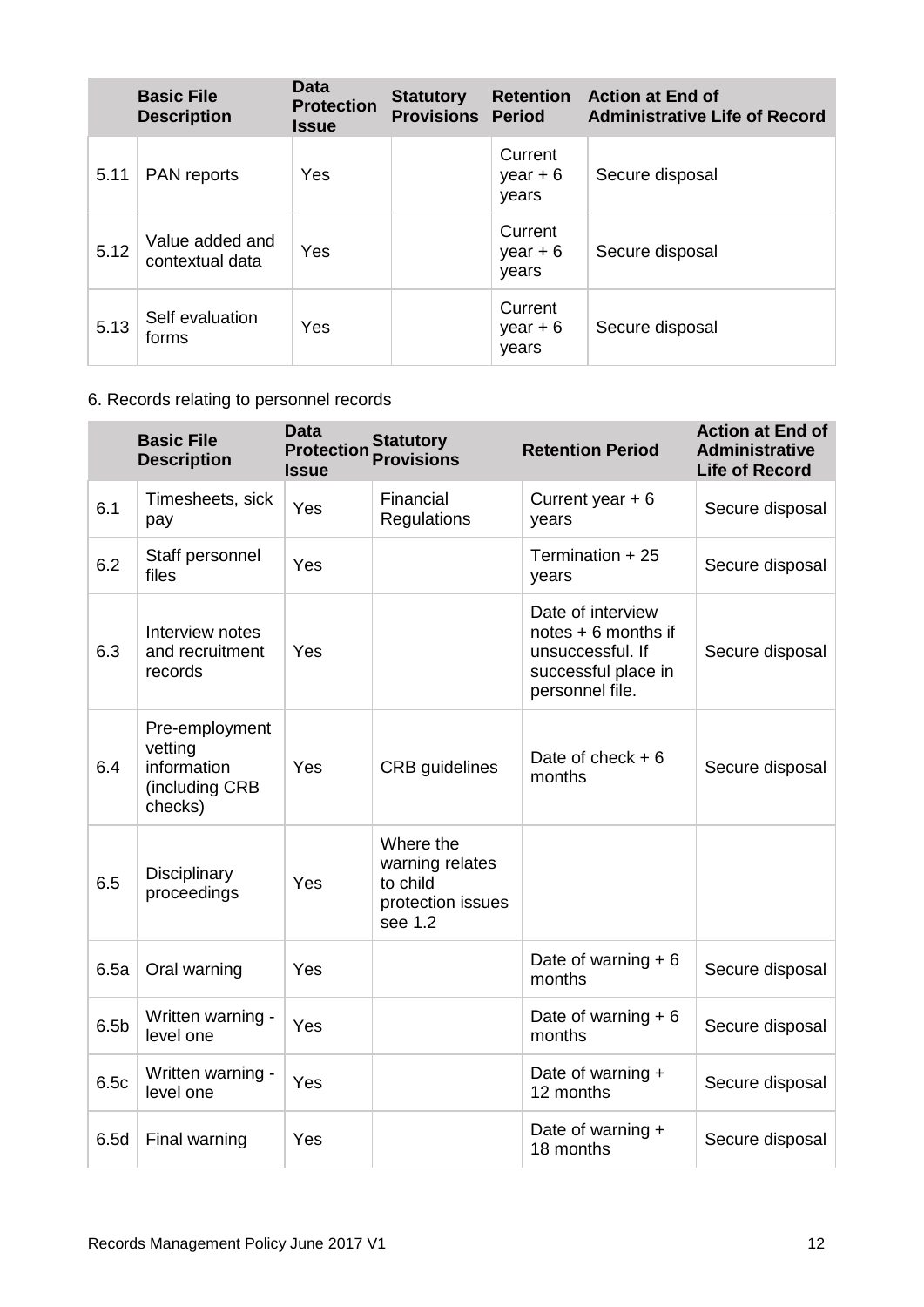|      | <b>Basic File</b><br><b>Description</b>                                                                                           | <b>Data</b><br><b>Protection</b><br><b>Issue</b> | <b>Statutory</b><br><b>Provisions</b>                                                                                 | <b>Retention Period</b>                                                                                                                                                                                                         | <b>Action at End of</b><br><b>Administrative</b><br><b>Life of Record</b>                                          |
|------|-----------------------------------------------------------------------------------------------------------------------------------|--------------------------------------------------|-----------------------------------------------------------------------------------------------------------------------|---------------------------------------------------------------------------------------------------------------------------------------------------------------------------------------------------------------------------------|--------------------------------------------------------------------------------------------------------------------|
| 6.5e | Case not found                                                                                                                    | Yes                                              |                                                                                                                       | If child protection<br>see 1.2, otherwise<br>destroy immediately                                                                                                                                                                | Secure disposal                                                                                                    |
| 6.6  | Records relating<br>to accident/injury<br>at work                                                                                 | Yes                                              |                                                                                                                       | Date of incident + 12<br>years                                                                                                                                                                                                  | In case of<br>serious<br>accidents a<br>further retention<br>period will need<br>to be applied.<br>Secure disposal |
| 6.7  | Annual appraisal<br>and assessment<br>records                                                                                     | Yes                                              |                                                                                                                       | Current year $+5$<br>years                                                                                                                                                                                                      | Secure disposal                                                                                                    |
| 6.8  | Salary cards                                                                                                                      | Yes                                              |                                                                                                                       | Last date of<br>employment + 85<br>years                                                                                                                                                                                        | Secure disposal                                                                                                    |
| 6.9  | Maternity pay<br>records                                                                                                          | Yes                                              | Statutory<br><b>Maternity Pay</b><br>(General)<br>Regulations 1986<br>(SI1986/1960),<br>revised 1999 (SI<br>1999/567) | Current year + 3<br>years                                                                                                                                                                                                       | Secure disposal                                                                                                    |
| 6.10 | Records held<br>under<br>Retirement<br><b>Benefits</b><br><b>Schemes</b><br>(Information<br>Powers)<br><b>Regulations</b><br>1995 | Yes                                              |                                                                                                                       | Current year $+6$<br>years                                                                                                                                                                                                      | Secure disposal                                                                                                    |
| 6.11 | Proofs of identity<br>collected as part<br>of the process<br>for checking<br>"portable"<br>enhanced CRB<br>disclosure             | Yes                                              |                                                                                                                       | Where possible<br>these should be<br>checked and a<br>note/copy of what<br>was checked placed<br>on personnel file. If<br>felt necessary to<br>keep any<br>documentation this<br>should also be<br>placed in personnel<br>file. | Secure disposal<br>of notes/copies<br>and return of<br>originals.                                                  |

7. Records relating to health and safety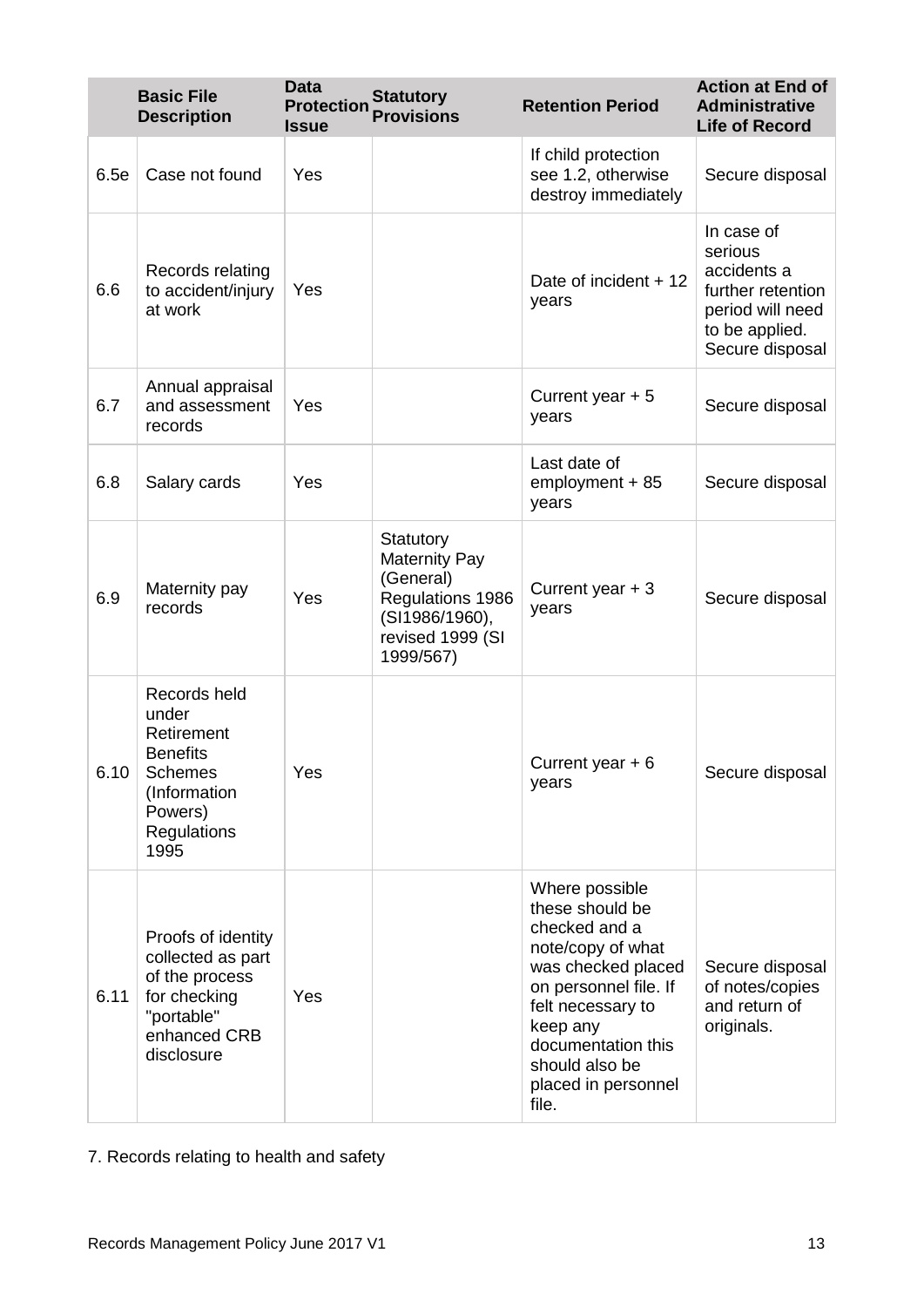|                  | <b>Basic File</b><br><b>Description</b>                                                                                     | <b>Data</b><br><b>Issue</b> | <b>Protection Statutory Provisions</b>                                                                                                                                       | <b>Retention</b><br><b>Period</b>           | <b>Action at End of</b><br><b>Administrative Life</b><br>of Record                                |
|------------------|-----------------------------------------------------------------------------------------------------------------------------|-----------------------------|------------------------------------------------------------------------------------------------------------------------------------------------------------------------------|---------------------------------------------|---------------------------------------------------------------------------------------------------|
| 7.1              | Accessibility plans                                                                                                         | Yes                         | <b>Disability</b><br><b>Discrimination Act</b>                                                                                                                               | Current<br>$year + 6$<br>years              | Secure disposal                                                                                   |
| 7.2              | Accident reporting                                                                                                          |                             | <b>Social Security (Claims</b><br>and Payments)<br>Regulations 1979<br>Regulation 25. Social<br><b>Security Administration</b><br>Act 1992 Section 8.<br>Limitation Act 1980 |                                             | Secure disposal                                                                                   |
| 7.2a             | Adults                                                                                                                      | Yes                         |                                                                                                                                                                              | Date of<br>incident +<br>7 years            | Secure disposal                                                                                   |
| 7.2 <sub>b</sub> | Children                                                                                                                    | Yes                         |                                                                                                                                                                              | Date of<br>birth of<br>$child + 7$<br>years | Secure disposal                                                                                   |
| 7.3              | <b>COSHH</b>                                                                                                                |                             |                                                                                                                                                                              | Current<br>year $+10$<br>years              | Where<br>appropriate an<br>additional<br>retention period<br>may be allocated.<br>Secure disposal |
| 7.4              | Incident reports                                                                                                            | Yes                         |                                                                                                                                                                              | Current<br>year $+20$<br>years              | Secure disposal                                                                                   |
| 7.5              | Policy statements                                                                                                           |                             |                                                                                                                                                                              | Date of<br>$expiry +$<br>1 year             | Secure disposal                                                                                   |
| 7.6              | <b>Risk assessments</b>                                                                                                     |                             |                                                                                                                                                                              | Current<br>year $+3$<br>years               | Secure disposal                                                                                   |
| 7.7              | Process of<br>monitoring areas<br>where employees<br>and persons are<br>likely to have come<br>in contact with<br>asbestos  |                             |                                                                                                                                                                              | Last<br>$action +$<br>40 years              | Secure disposal                                                                                   |
| 7.8              | Process of<br>monitoring areas<br>where employees<br>and persons are<br>likely to have come<br>in contact with<br>radiation |                             |                                                                                                                                                                              | Last<br>action +<br>50 years                | Secure disposal                                                                                   |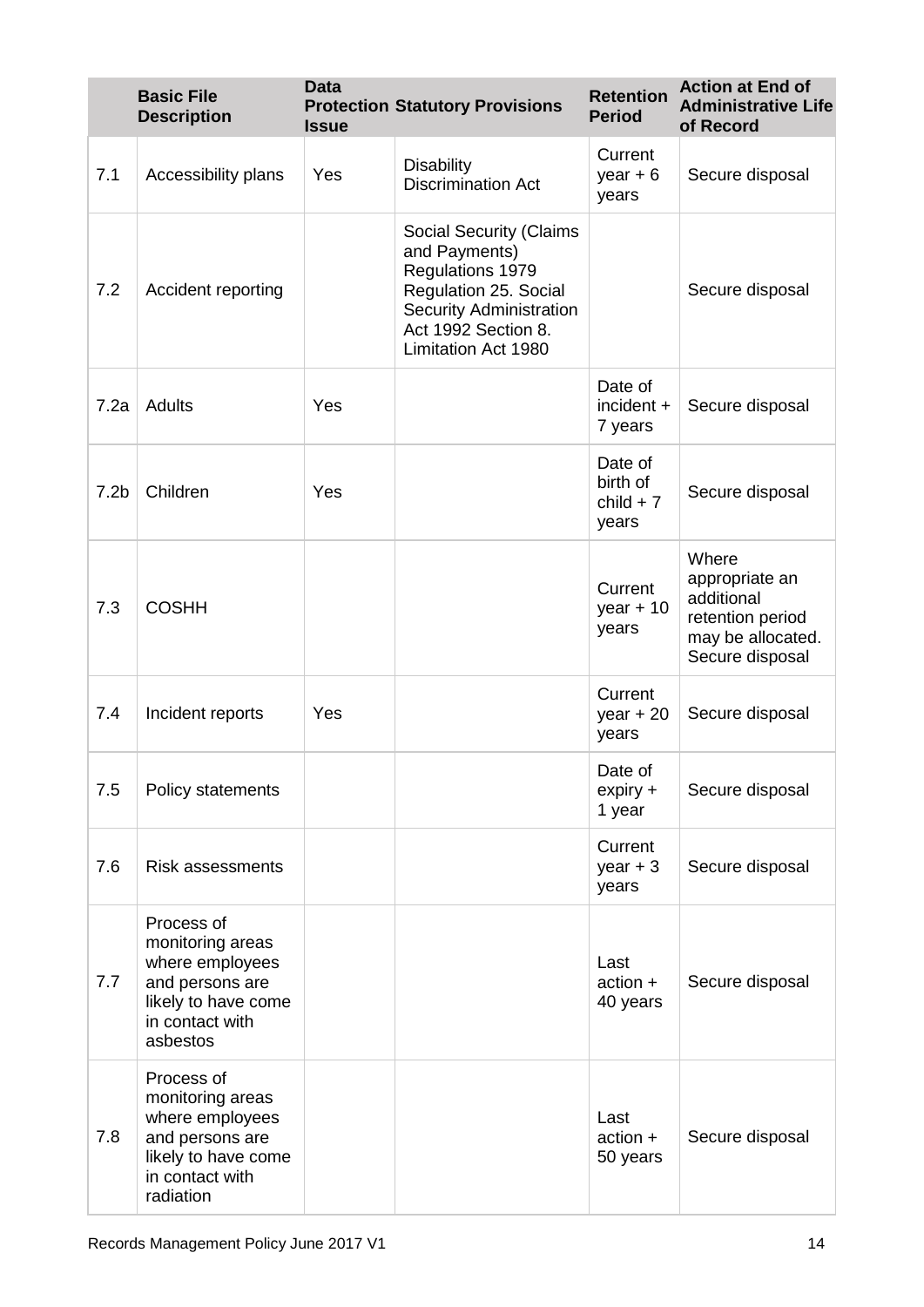|     | <b>Basic File</b><br><b>Description</b> | Data<br><b>Issue</b> | <b>Protection Statutory Provisions</b> | <b>Retention</b><br><b>Period</b> | <b>Action at End of</b><br><b>Administrative Life</b><br>of Record |
|-----|-----------------------------------------|----------------------|----------------------------------------|-----------------------------------|--------------------------------------------------------------------|
| 7.9 | Fire precautions log<br>book            |                      |                                        | Current<br>$year + 6$<br>vears    | Secure disposal                                                    |

# 8. Administrative records

|     | <b>Basic File</b><br><b>Description</b>      | <b>Data</b><br><b>Protection</b><br><b>Issue</b> | <b>Statutory</b><br><b>Provisions</b> | <b>Retention</b><br><b>Period</b>   | <b>Action at End of</b><br><b>Administrative Life of</b><br><b>Record</b> |
|-----|----------------------------------------------|--------------------------------------------------|---------------------------------------|-------------------------------------|---------------------------------------------------------------------------|
| 8.1 | Employer's liability<br>certificate          |                                                  |                                       | Closure of<br>school $+40$<br>years | Secure disposal                                                           |
| 8.2 | Inventories of<br>equipment and<br>furniture |                                                  |                                       | Current year<br>$+6$ years          | Secure disposal                                                           |
| 8.3 | General file series                          |                                                  |                                       | Current year<br>+ 5 years           | Review to see if further<br>retention period required.<br>Secure disposal |
| 8.4 | School brochure<br>or prospectus             |                                                  |                                       | <b>Current</b> year<br>+ 3 years    | Disposal                                                                  |
| 8.5 | Circulars (staff,<br>parents, pupils)        |                                                  |                                       | Current year<br>$+1$ year           | Review to see if further<br>retention period required.<br>Secure disposal |
| 8.6 | Newsletters,<br>ephemera                     |                                                  |                                       | Current year<br>$+1$ year           | Review to see if further<br>retention period required.<br>Secure disposal |
| 8.7 | Visitors book                                |                                                  |                                       | Current year<br>$+2$ year           | Review to see if further<br>retention period required.<br>Secure disposal |
| 8.8 | PTA/Old Pupils<br>Associations               |                                                  |                                       | Current year<br>+6 years            | Review to see if further<br>retention period required.<br>Secure disposal |

# 9. Records relating to Finance

|     | <b>Basic File Description</b> | <b>Data</b><br><b>Protection</b><br><b>Issue</b> | <b>Statutory</b><br><b>Provisions</b> | <b>Retention</b><br><b>Period</b>                  | <b>Action at End of</b><br><b>Administrative Life</b><br>of Record |
|-----|-------------------------------|--------------------------------------------------|---------------------------------------|----------------------------------------------------|--------------------------------------------------------------------|
| 9.1 | Annual accounts               |                                                  | Financial<br><b>Regulations</b>       | Current year +<br>6 years                          | Secure disposal                                                    |
| 9.2 | Loans and grants              |                                                  | Financial<br><b>Regulations</b>       | Date of last<br>payment on<br>$Ioan + 12$<br>years | Secure disposal                                                    |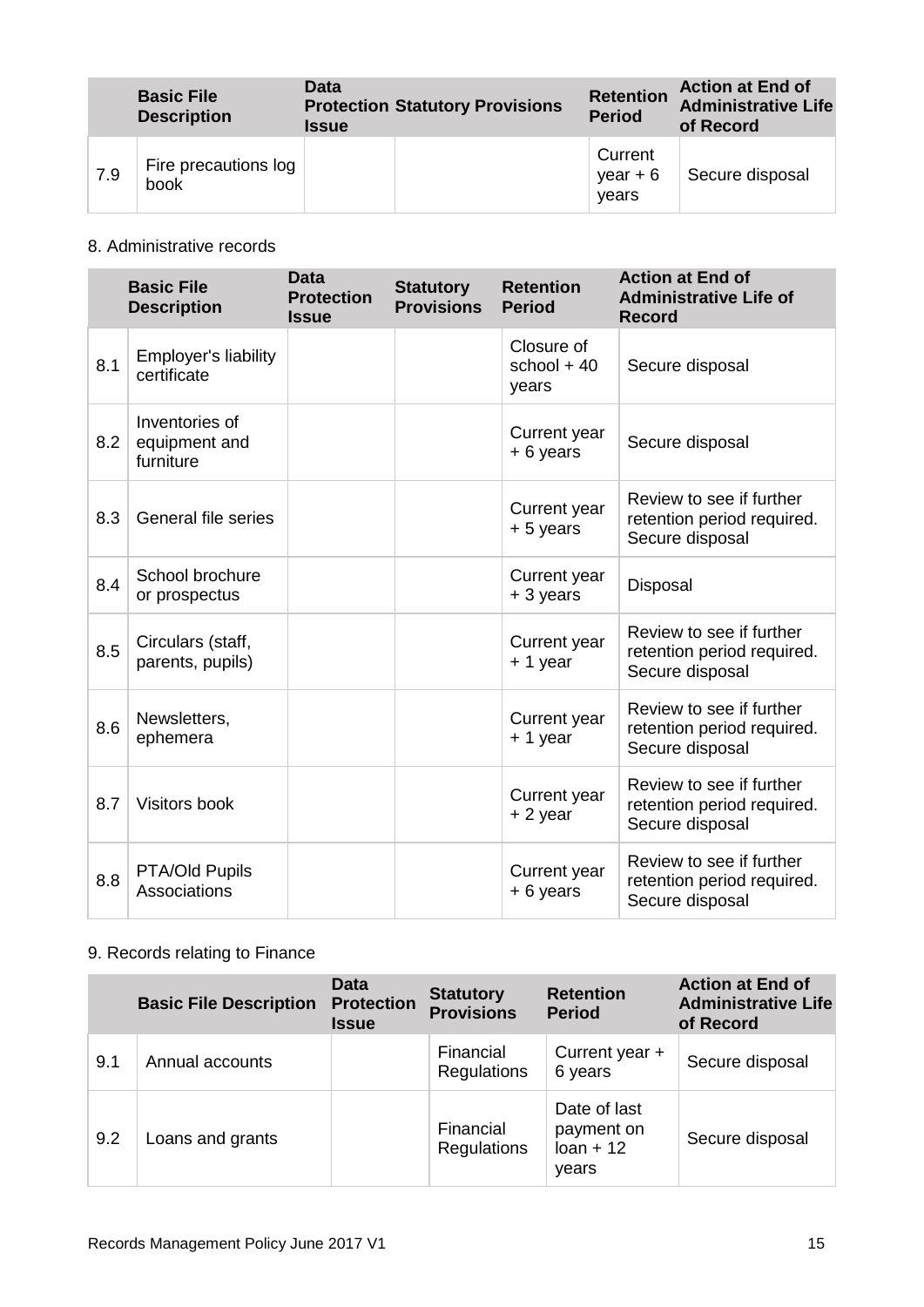|                  | <b>Basic File Description</b>                                                     | <b>Data</b><br><b>Protection</b><br><b>Issue</b> | <b>Statutory</b><br><b>Provisions</b> | <b>Retention</b><br><b>Period</b>              | <b>Action at End of</b><br><b>Administrative Life</b><br>of Record |
|------------------|-----------------------------------------------------------------------------------|--------------------------------------------------|---------------------------------------|------------------------------------------------|--------------------------------------------------------------------|
| 9.3              | Contracts                                                                         |                                                  |                                       |                                                |                                                                    |
| 9.3a             | Under seal                                                                        |                                                  |                                       | Contract<br>completion<br>$date + 12$<br>years | Secure disposal                                                    |
| 9.3 <sub>b</sub> | Under signature                                                                   |                                                  |                                       | Contract<br>completion<br>$date + 6 years$     | Secure disposal                                                    |
| 9.3 <sub>c</sub> | Monitoring records                                                                |                                                  |                                       | Current year +<br>2 years                      | Secure disposal                                                    |
| 9.4              | Copy orders                                                                       |                                                  |                                       | Current year +<br>2 years                      | Secure disposal                                                    |
| 9.5              | Budget reports, budget<br>monitoring etc.                                         |                                                  |                                       | Current year +<br>3 years                      | Secure disposal                                                    |
| 9.6              | Invoice, receipts and<br>other records covered<br>by the Financial<br>Regulations |                                                  | Financial<br>Regulations              | Current year +<br>6 years                      | Secure disposal                                                    |
| 9.7              | Annual budget and<br>background papers                                            |                                                  |                                       | Current year +<br>6 years                      | Secure disposal                                                    |
| 9.8              | Order books and<br>requisitions                                                   |                                                  |                                       | Current year +<br>6 years                      | Secure disposal                                                    |
| 9.9              | Delivery<br>documentation                                                         |                                                  |                                       | Current year +<br>6 years                      | Secure disposal                                                    |
| 9.10             | Debtors' records                                                                  |                                                  | Limitations<br>Act                    | Current year +<br>6 years                      | Secure disposal                                                    |
| 9.11             | School fund - Cheque<br>books                                                     |                                                  |                                       | Current year +<br>3 years                      | Secure disposal                                                    |
| 9.12             | School fund - Paying in<br>books                                                  |                                                  |                                       | Current year +<br>6 years                      | Secure disposal                                                    |
| 9.13             | School fund - Ledger                                                              |                                                  |                                       | Current year +<br>6 years                      | Secure disposal                                                    |
| 9.14             | School fund - Invoices                                                            |                                                  |                                       | Current year +<br>6 years                      | Secure disposal                                                    |
| 9.15             | School fund - Receipts                                                            |                                                  |                                       | Current year +<br>6 years                      | Secure disposal                                                    |
| 9.16             | School fund - Bank<br>statements                                                  |                                                  |                                       | Current year +<br>6 years                      | Secure disposal                                                    |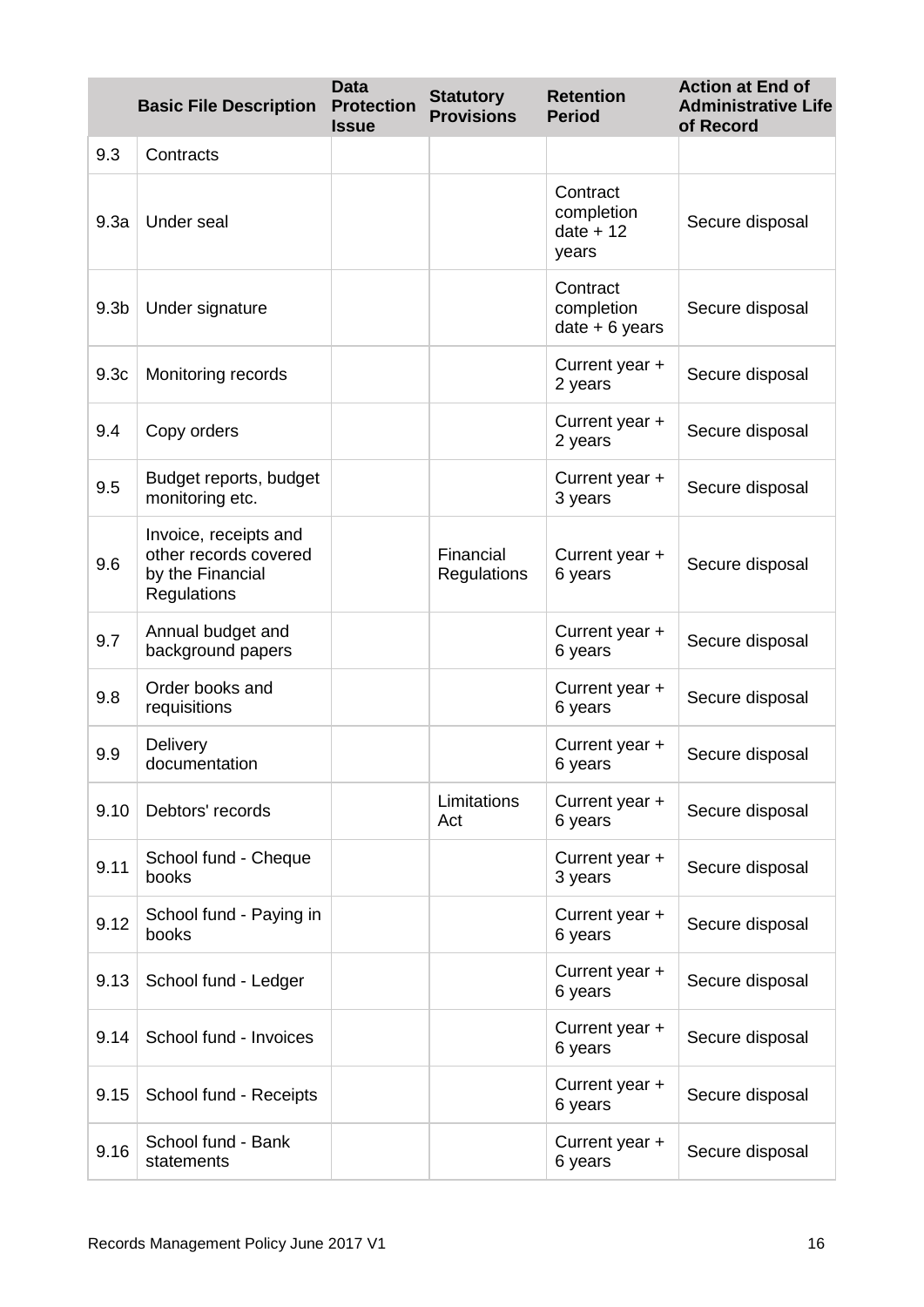|      | <b>Basic File Description</b>         | <b>Data</b><br><b>Protection</b><br><b>Issue</b> | <b>Statutory</b><br><b>Provisions</b> | <b>Retention</b><br><b>Period</b> | <b>Action at End of</b><br><b>Administrative Life</b><br>of Record |
|------|---------------------------------------|--------------------------------------------------|---------------------------------------|-----------------------------------|--------------------------------------------------------------------|
| 9.17 | School fund - School<br>journey books |                                                  |                                       | Current year +<br>6 years         | Secure disposal                                                    |
| 9.18 | Student grant<br>applications         | <b>Yes</b>                                       |                                       | Current year +<br>3 years         | Secure disposal                                                    |
| 9.19 | Free school meals<br>registers        | Yes                                              |                                       | Current year +<br>6 years         | Secure disposal                                                    |
| 9.20 | Petty cash books                      |                                                  |                                       | Current year $+$<br>6 years       | Secure disposal                                                    |

# 10. Records relating to property

|      | <b>Basic File</b><br><b>Description</b>          | <b>Data</b><br><b>Protection</b><br><b>Issue</b> | <b>Statutory</b><br><b>Provisions</b> | <b>Retention</b><br><b>Period</b> | <b>Action at End of</b><br><b>Administrative Life of</b><br><b>Record</b>            |
|------|--------------------------------------------------|--------------------------------------------------|---------------------------------------|-----------------------------------|--------------------------------------------------------------------------------------|
| 10.1 | Title deeds                                      |                                                  |                                       | Permanent                         | These should follow the<br>property                                                  |
| 10.2 | Plans                                            |                                                  |                                       | Permanent                         | Retain in school whilst<br>operational. Can then be<br>archived/stored<br>elsewhere. |
| 10.3 | Maintenance and<br>contractors                   |                                                  | Financial<br>Regulations              | Current year<br>+6 years          | Secure disposal                                                                      |
| 10.4 | Leases                                           |                                                  |                                       | Expiry of<br>$lease + 6$<br>years | Secure disposal                                                                      |
| 10.5 | Lettings                                         |                                                  |                                       | Current year<br>+ 3 years         | Secure disposal                                                                      |
| 10.6 | Burglary, theft<br>and vandalism<br>report forms |                                                  |                                       | Current year<br>+6 years          | Secure disposal                                                                      |
| 10.7 | Maintenance log<br>books                         |                                                  |                                       | Last entry $+$<br>10 years        | Secure disposal                                                                      |
| 10.8 | Contractors'<br>reports                          |                                                  |                                       | Current year<br>+ 6 years         | Secure disposal                                                                      |

# 11. Records relating to local authorities

|      | <b>Basic File</b><br><b>Description</b>   | <b>Data</b><br><b>Protection</b><br><b>Issue</b> | <b>Statutory</b><br><b>Provisions</b> |                            | <b>Action at End of</b><br><b>Retention Period Administrative Life of</b><br><b>Record</b> |
|------|-------------------------------------------|--------------------------------------------------|---------------------------------------|----------------------------|--------------------------------------------------------------------------------------------|
| 11.1 | Secondary<br>transfer sheets<br>(primary) | Yes                                              |                                       | Current year $+2$<br>vears | Secure disposal                                                                            |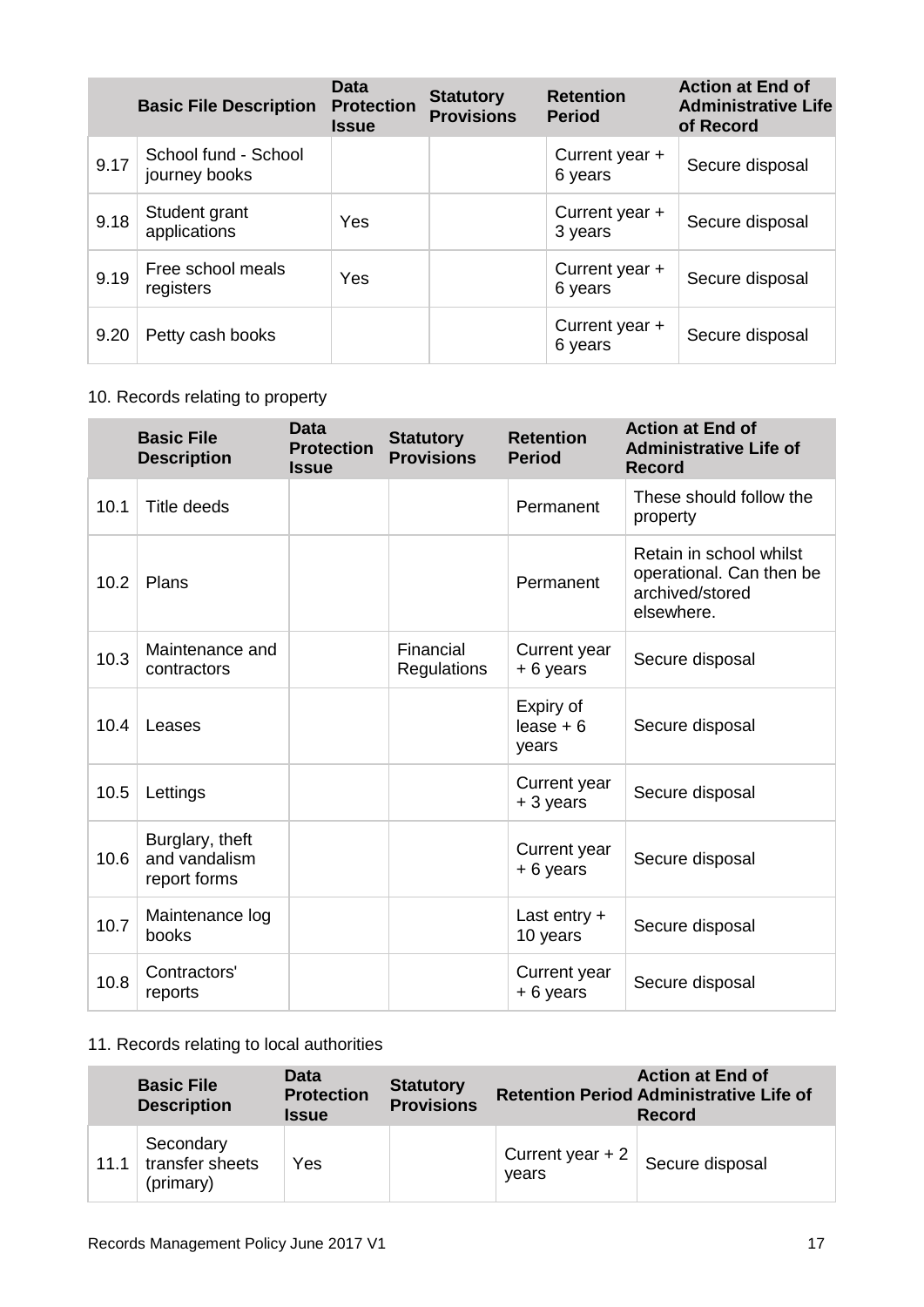|      | <b>Basic File</b><br><b>Description</b> | Data<br><b>Protection</b><br><b>Issue</b> | <b>Statutory</b><br><b>Provisions</b> |                                  | <b>Action at End of</b><br><b>Retention Period Administrative Life of</b><br><b>Record</b> |
|------|-----------------------------------------|-------------------------------------------|---------------------------------------|----------------------------------|--------------------------------------------------------------------------------------------|
| 11.2 | Attendance<br>returns                   | Yes                                       |                                       | Current year $+1$<br>year        | Secure disposal                                                                            |
| 11.3 | Circulars from<br>LEA                   | Yes                                       |                                       | Whilst required<br>operationally | Review to see if further<br>retention period<br>required. Disposal                         |

# 12. Records relating to the Department of Education

|      | <b>Basic File</b><br><b>Description</b>      | Data<br><b>Protection</b><br>Issue | <b>Statutory</b><br><b>Provisions</b> | <b>Retention Period</b>                                | <b>Action at End of</b><br><b>Administrative Life of</b><br>Record           |
|------|----------------------------------------------|------------------------------------|---------------------------------------|--------------------------------------------------------|------------------------------------------------------------------------------|
| 12.1 | <b>HMI</b> reports                           |                                    |                                       | These do not need<br>to be kept any<br>longer          | Secure disposal                                                              |
| 12.2 | OFSTED reports<br>and papers                 |                                    |                                       | Replace former<br>report with new<br>inspection report | Review to see if<br>further retention period<br>required. Secure<br>disposal |
| 12.3 | Returns                                      |                                    |                                       | Current year $+6$<br>years                             | Secure disposal                                                              |
| 12.4 | Circulars from<br>Department of<br>Education |                                    |                                       | Whilst required<br>operationally                       | Review to see if<br>further retention period<br>required. Disposal           |

# 13. Records relating to school meals

|      | <b>Basic File</b><br><b>Description</b> | <b>Data</b><br><b>Protection</b><br><b>Issue</b> | <b>Statutory</b><br><b>Provisions</b> | <b>Retention</b><br><b>Period</b> | <b>Action at End of</b><br><b>Administrative Life of</b><br><b>Record</b> |
|------|-----------------------------------------|--------------------------------------------------|---------------------------------------|-----------------------------------|---------------------------------------------------------------------------|
| 13.1 | Dinner register                         |                                                  |                                       | Current year<br>$+3$ years        | Secure disposal                                                           |
| 13.2 | School meals<br>summary sheets          |                                                  |                                       | Current year<br>$+3$ years        | Secure disposal                                                           |

# 14. Records relating to Family Liaison Officers and Home School Liaison Assistants

| <b>Basic File Description</b> |           | <b>Data</b><br><b>Protection</b><br><b>Issue</b> | <b>Statutory</b><br><b>Provisions Period</b> | <b>Retention</b>           | <b>Action at End of</b><br><b>Administrative Life of</b><br><b>Record</b>    |  |
|-------------------------------|-----------|--------------------------------------------------|----------------------------------------------|----------------------------|------------------------------------------------------------------------------|--|
| 14.1                          | Day books | Yes                                              |                                              | Current year<br>$+2$ years | Review to see if<br>further retention<br>period required.<br>Secure disposal |  |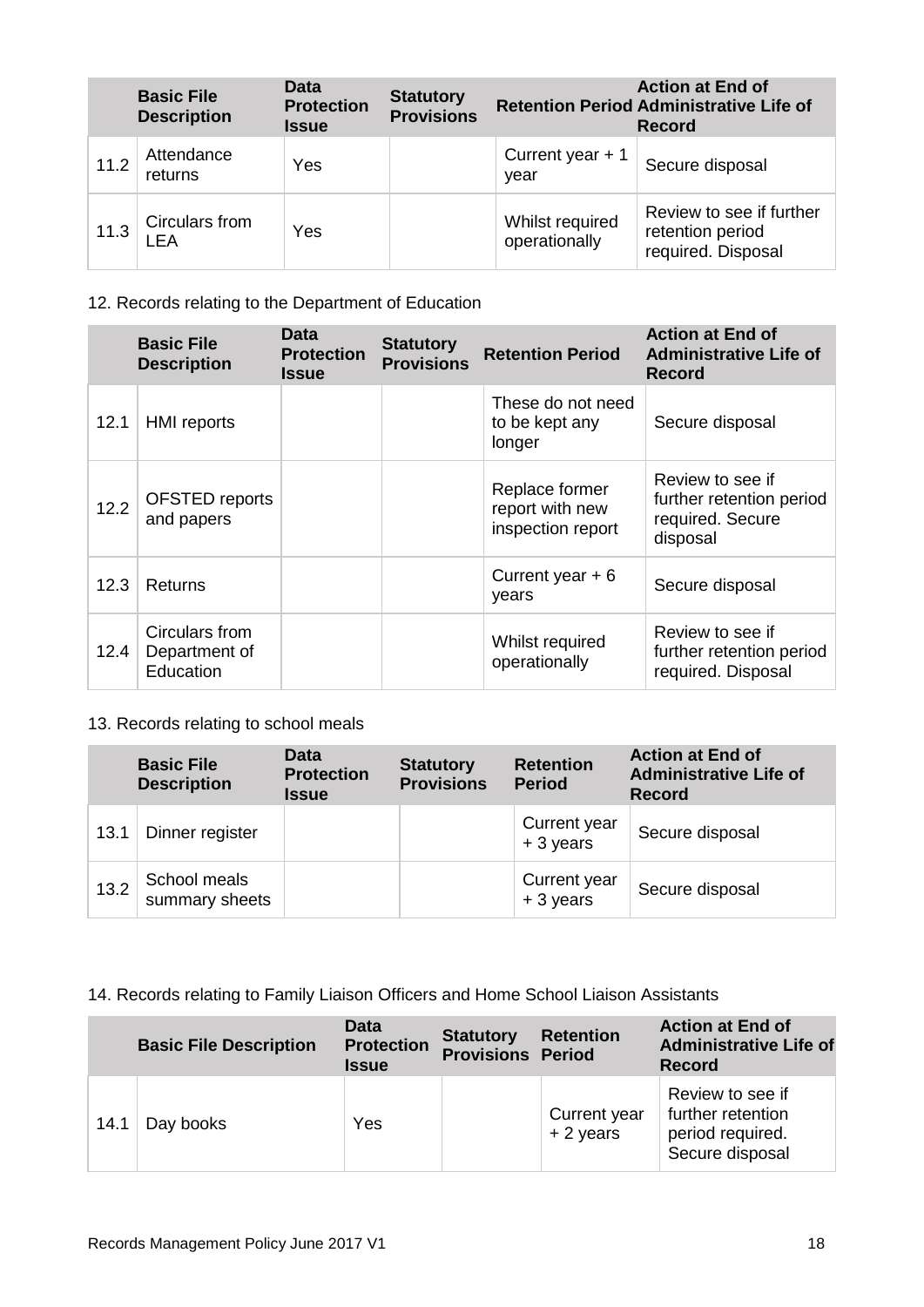|      | <b>Basic File Description</b>                                                                                                | <b>Data</b><br><b>Protection</b><br><b>Issue</b> | <b>Statutory</b><br><b>Provisions Period</b> | <b>Retention</b>                                  | <b>Action at End of</b><br><b>Administrative Life of</b><br><b>Record</b> |
|------|------------------------------------------------------------------------------------------------------------------------------|--------------------------------------------------|----------------------------------------------|---------------------------------------------------|---------------------------------------------------------------------------|
| 14.2 | Reports for outside<br>agencies - where the<br>report has been included<br>on the case file created<br>by the outside agency | Yes                                              |                                              | Whilst the<br>child is<br>attending the<br>school | Secure disposal                                                           |
| 14.3 | <b>Referral forms</b>                                                                                                        | Yes                                              |                                              | While the<br>referral is<br>current               | Secure disposal                                                           |
| 14.4 | Contact data sheets                                                                                                          | Yes                                              |                                              | Current year<br>then review                       | If contact is no<br>longer active secure<br>disposal                      |
| 14.5 | Contact database entries                                                                                                     | Yes                                              |                                              | Current year<br>then review                       | If contact is no<br>longer active secure<br>delete                        |
| 14.6 | Group registers                                                                                                              | Yes                                              |                                              | Current year<br>+ 2 years                         | Secure disposal                                                           |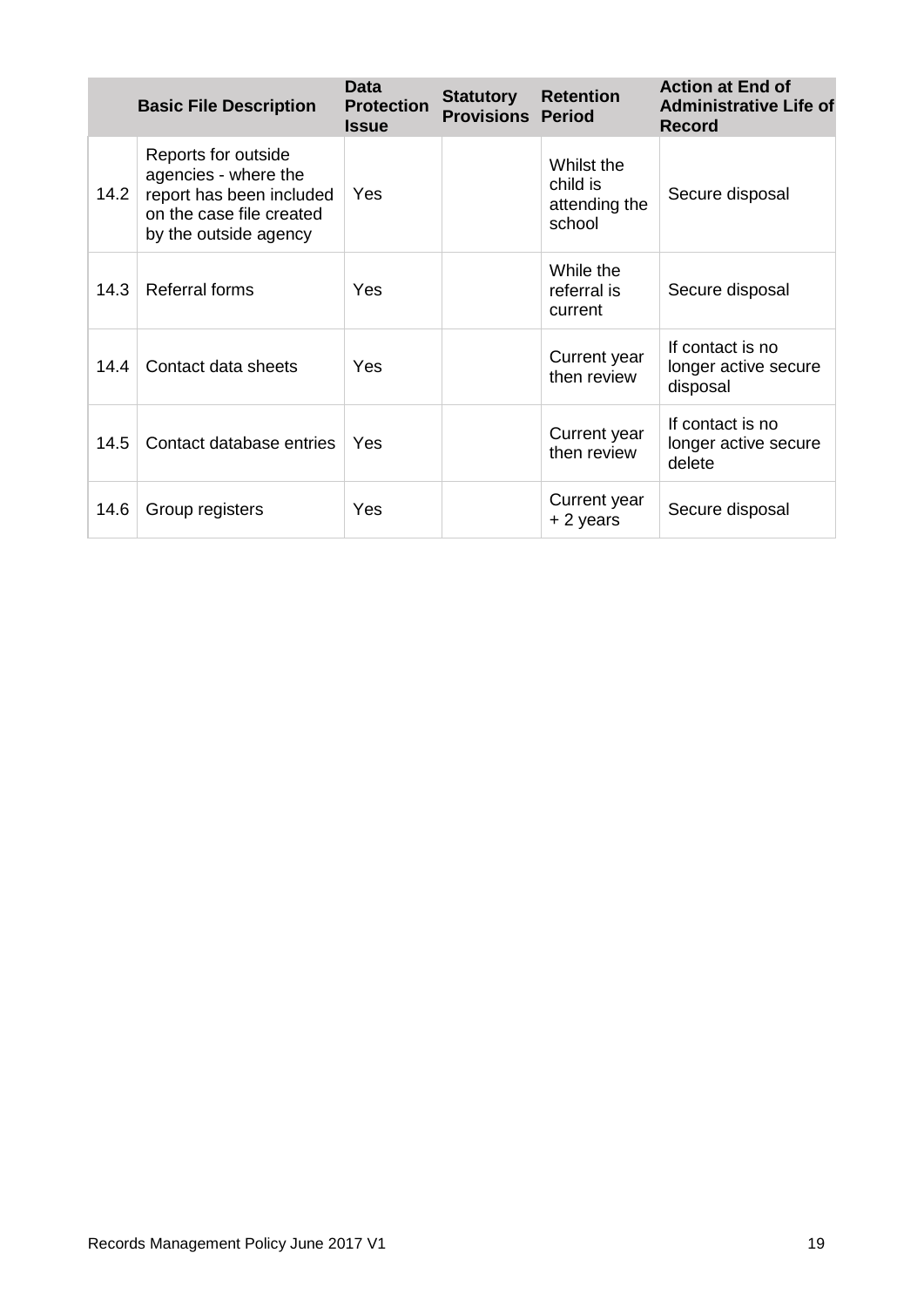# **Appendix 1 – File Entry Sheet**

**File Entry Sheet**

| <b>Curriculum Area/Subject:</b>         |  |
|-----------------------------------------|--|
| Received From: Necessary Received From: |  |
| Destroy Date: ________________          |  |

**Notes:**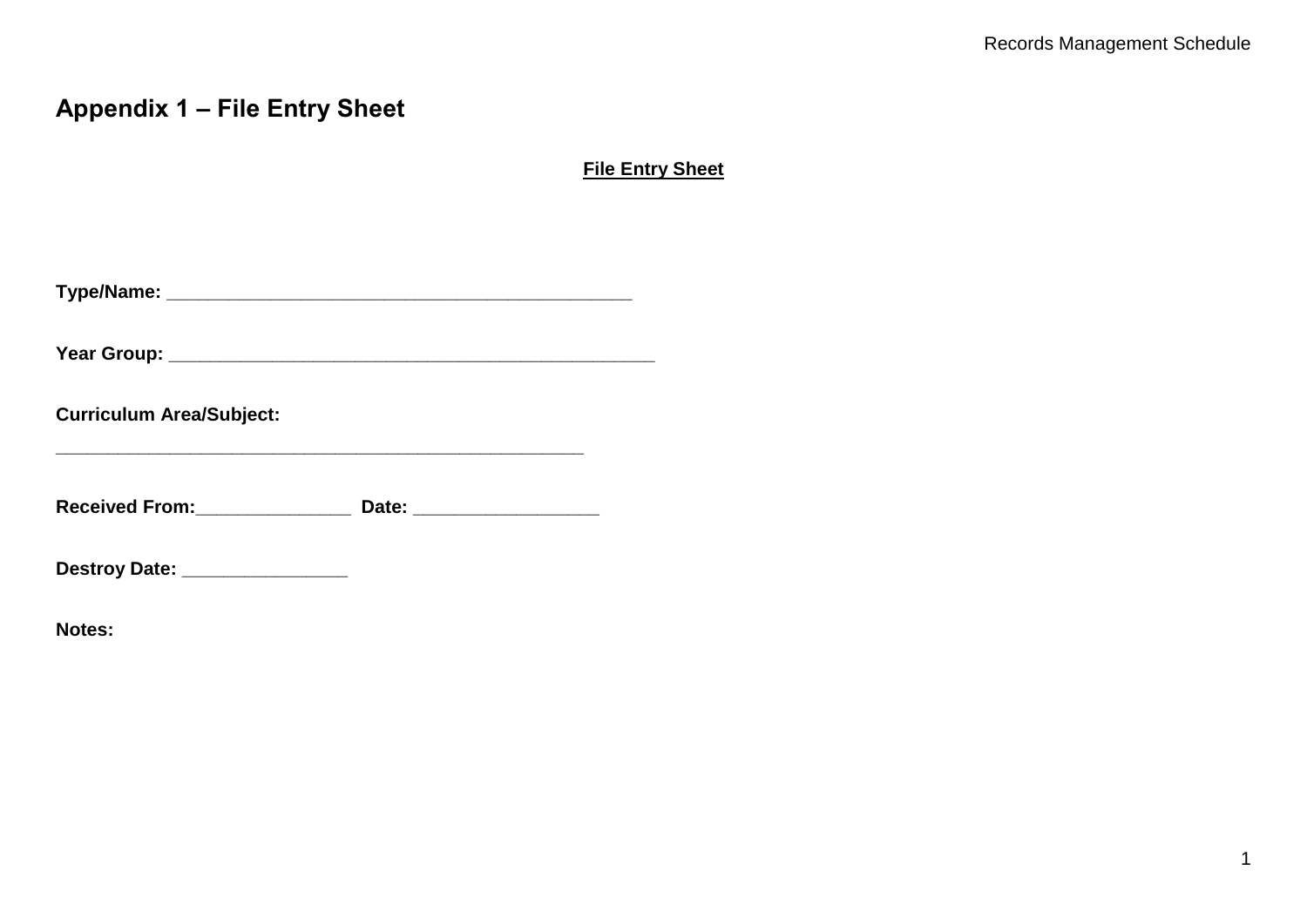# **Appendix 2 – Record store spreadsheet**

|           | File<br>Name | Year  | <b>Curriculum</b> |         | Received | Received |          | Destroy<br>date |              |
|-----------|--------------|-------|-------------------|---------|----------|----------|----------|-----------------|--------------|
| File type |              | group | area              | Subject | from     | date     | Location |                 | <b>Notes</b> |
|           |              |       |                   |         |          |          |          |                 |              |
|           |              |       |                   |         |          |          |          |                 |              |
|           |              |       |                   |         |          |          |          |                 |              |
|           |              |       |                   |         |          |          |          |                 |              |
|           |              |       |                   |         |          |          |          |                 |              |
|           |              |       |                   |         |          |          |          |                 |              |
|           |              |       |                   |         |          |          |          |                 |              |
|           |              |       |                   |         |          |          |          |                 |              |
|           |              |       |                   |         |          |          |          |                 |              |
|           |              |       |                   |         |          |          |          |                 |              |
|           |              |       |                   |         |          |          |          |                 |              |
|           |              |       |                   |         |          |          |          |                 |              |
|           |              |       |                   |         |          |          |          |                 |              |
|           |              |       |                   |         |          |          |          |                 |              |
|           |              |       |                   |         |          |          |          |                 |              |
|           |              |       |                   |         |          |          |          |                 |              |
|           |              |       |                   |         |          |          |          |                 |              |
|           |              |       |                   |         |          |          |          |                 |              |
|           |              |       |                   |         |          |          |          |                 |              |
|           |              |       |                   |         |          |          |          |                 |              |
|           |              |       |                   |         |          |          |          |                 |              |
|           |              |       |                   |         |          |          |          |                 |              |
|           |              |       |                   |         |          |          |          |                 |              |
|           |              |       |                   |         |          |          |          |                 |              |
|           |              |       |                   |         |          |          |          |                 |              |
|           |              |       |                   |         |          |          |          |                 |              |
|           |              |       |                   |         |          |          |          |                 |              |
|           |              |       |                   |         |          |          |          |                 |              |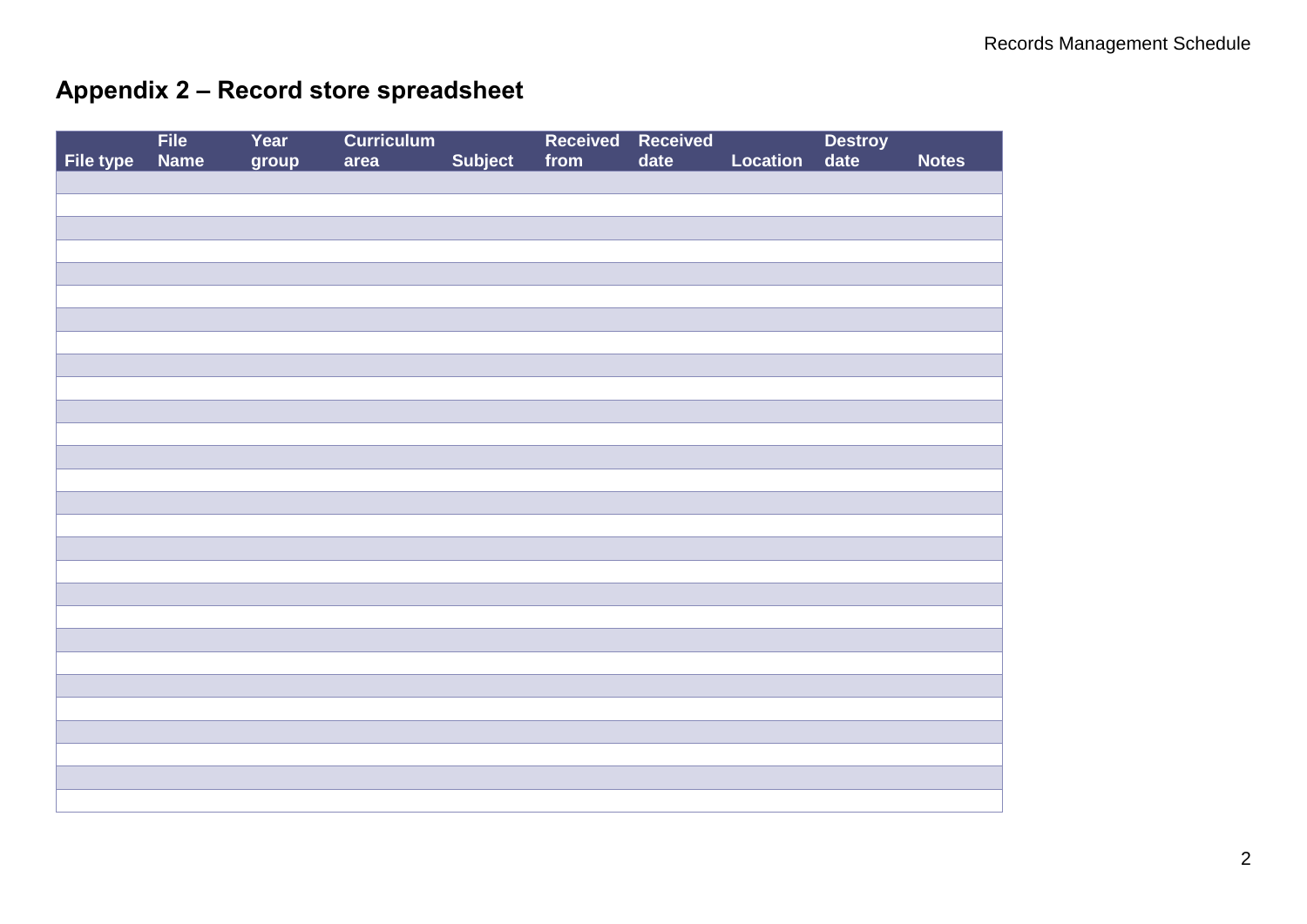# **Appendix 3 - Course Work and Controlled Assessments – to destroy**

# **GCSE**

- History and Geography Humanities keep these records within the department for one year.
- Rest current plus one year.

# **A-Level**

- History and Geography Humanities keep these records within the department for one year.
- Rest current plus one year.

# **BTEC**

• Current plus two years.

# **Art, Photography and D&T**

- This applies to all GCSE and A-level work.
- Items will be wrapped and labelled with student name, GCSE or A-level and year of leaving.
- Agree a time with admin for the placement of items into the records store.
- Students will be asked to collect their work after October half-term. Students will be contacted and deadline made clear. Caroline McManus will either lead on this or provide a named staff lead.
- Following collection; art, photography and D&P staff will check through, removing any items from the records store that they wish to keep and writing dispose on any work left in the records store.
- Admin will dispose of marked art and photography work during the following February half-term holidays.

# **Records Management policy**

• Refer to this policy for other quidance.

#### **Data sheets**

- Keep alphabetically in a folder, in year groups.
- Keep the most up to date data sheet.